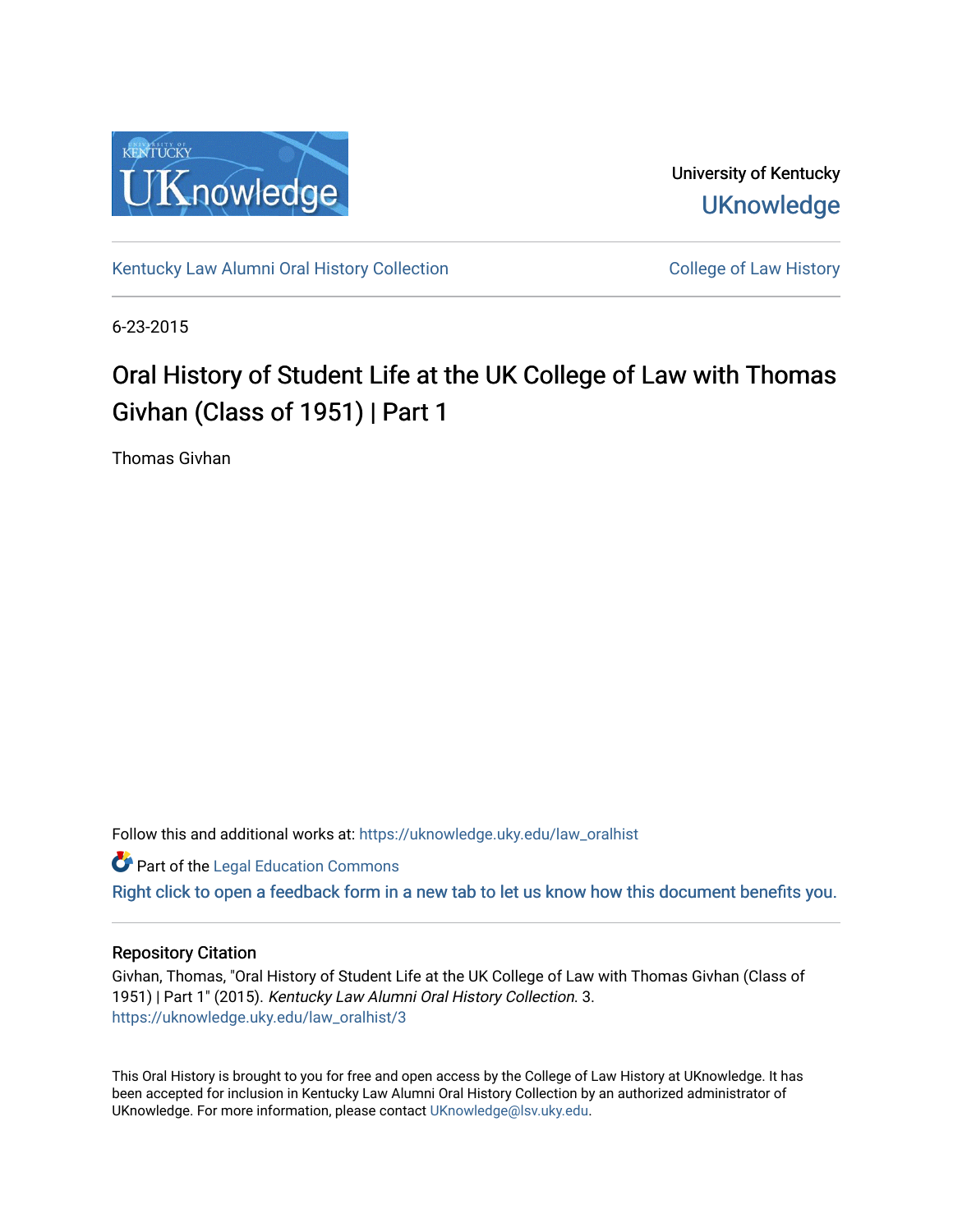

Kentucky Law Alumni Oral History Collection | UKnowledge Interview with Thomas Givhan (Class of 1951) | Part 1 of 3 Page 1 of 26

| Interviewee:<br>Interviewer: | Thomas Givhan (Class of 1951)<br>Franklin L. Runge             |
|------------------------------|----------------------------------------------------------------|
| Date:                        | June 23, 2015                                                  |
| Location:                    | Thomas Givhan's Personal Residence in Shepherdsville, Kentucky |
|                              |                                                                |

*This transcription is non-strict verbatim, meaning that is does not include all utterances (e.g., Mm-hmm, uh-huh, umm, uh, etc.). The audio timestamp will be added before each paragraph. New paragraphs are started at every change of speaker or at every three minutes, whichever is earlier.*

*This interview lasted approximately three hours. The recording was broken into three sections. Part one of this interview occurred over a meal. The listener will hear noises like ice tea being stirred or silverware against a plate.*

0:00:00 Franklin L. Runge: Alright. I'm going turn on this recording device and just so you know, it's going. Of course, you don't have to do anything different or act any different. But I know you wouldn't, anyway. So this is an interview with Thomas Givhan, who is a graduate of the College of Law in the Class of 1951. And we are at his home in Shepherdsville, Kentucky. And for the first part of the interview, we're just gonna be talking, before we start the formal interview, which will be back in the library. But for now, we're just having lunch and I thought we would just turn on the recording device. So we can just carry on as normal, but I just wanted to at least be capturing some of them. So a minute ago you were talking about the Scott Street area over in... If you would like this dressing, I don't know what the difference is between the two.

0:01:00 Thomas Givhan: Well, that's a poppy seed, I don't know what that is.

0:01:01 FR: That looks like it could be...

0:01:02 TG: It might be blue cheese.

0:01:02 FR: Blue cheese dressing there. So a minute ago you were talking about the Scott Street area. Let me put the spoon in there.

0:01:10 TG: Don't you want any dressing?

0:01:11 FR: Oh I will in a second. I'll probably try the blue cheese dressing. So you were talking about the Scott Street area that is across the street, basically across Nicholasville Road from the current Law building, and you'd mentioned that you'd hunt and sell rabbits there. Would you tell that again, what you would do you?

[chuckle]

0:01:34 TG: Well, we had to buy ammunition. So when we went hunting, and so we sold these rabbits as kids to buy ammunition, shotgun and a rifle ammunition.

0:01:46 FR: So how old were you when you were doing this?

0:01:49 TG: Well, it was over a period of years, we did that several years. I was probably... Oh, eight or nine, on up to maybe junior high school.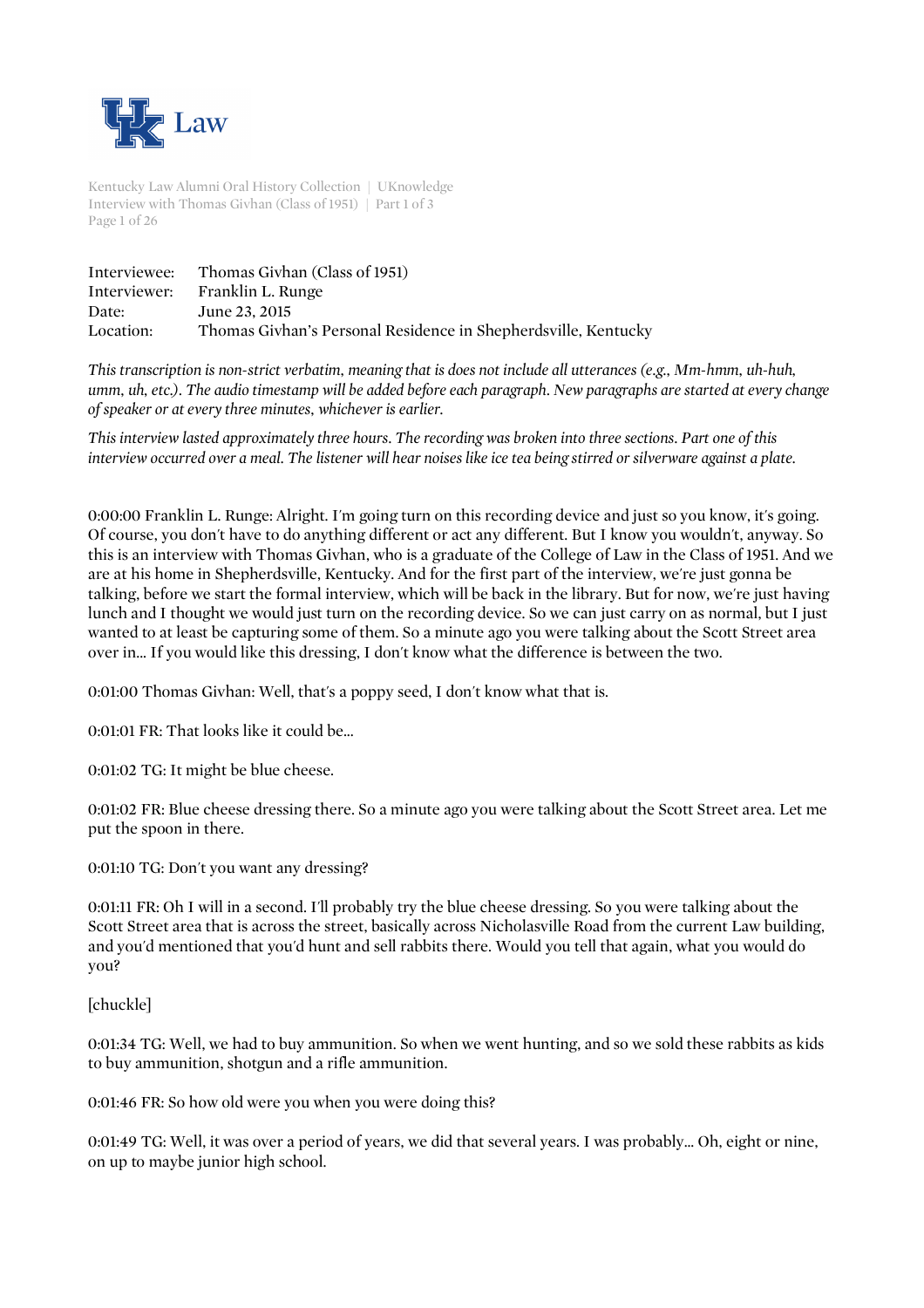

Kentucky Law Alumni Oral History Collection | UKnowledge Interview with Thomas Givhan (Class of 1951) | Part 1 of 3 Page 2 of 26

0:02:00 FR: Okay. So this when you were a kid living in Lexington, not when you were in law school.

0:02:04 TG: Oh no.

0:02:05 FR: Okay. So when you were a kid you would hunt rabbits and then go over to the University of Kentucky area and sell your rabbits to the local... And you said it was the black community that lived across the street from there.

0:02:21 TG: Yes, and the market was 25 cents a rabbit. In Lexington at that time, they still had, down there on the railroad...

0:02:31 FR: Yeah, the railroad's still there.

0:02:33 TG: They had a market in there, open market selling everything, and they also sold rabbits, and hung 'em up by the leg, not skinned but gutted. And people would come by there you'd see 'em, looking at 'em and they'd buy 'em. I think they got more than a quarter maybe, but that was our market.

0:02:55 FR: That's how much you'd charge. Now would you go hunting with your siblings or did you just have friends?

0:03:00 TG: I didn't have any. It was usually my father. And when I came back from war, he had a beautiful Winchester skeet grade, 20-gauge shotgun with two barrels, one full-choke and one silver bore. It was a pump gun. And we went hunting with that thing, and I shot a rabbit. And when you wounded one and he's down there wiggling around on the ground, well you'd pick him up by the back legs and just knock his head on the post, kinda putting him out of his misery. Well, when I did that, that rabbit squalled and I didn't enjoy hunting anymore.

0:03:57 FR: After that.

0:03:58 TG: Yeah. I quit hunting. I like guns. I bought a lot of guns after that.

0:04:09 FR: So, you grew up an only child in the Lexington area, is that right?

0:04:15 TG: In the Depression.

0:04:16 FR: So tell me, if you wouldn't mind telling me when you were born and what your family was like as a childhood in Lexington?

0:04:27 TG: Well, my father had... In our family there'd been doctors and dentists and lawyers scattered back through 'em, and my father had an uncle in Texas named Freeman. He was unmarried and he wanted to send my father to medical school. My grandmother was divorced and so this uncle was gonna send him to medical school. And he met my mother and they got married before they got... They dropped out of high school, they didn't graduate from high school. And he got a job as a special delivery boy at the post office when he was 17 years old, delivering letters on a bicycle. He had to fib about his age. You're supposed to be 18. And he worked in that post office, the only job that he actually had, although he had a lot of side jobs...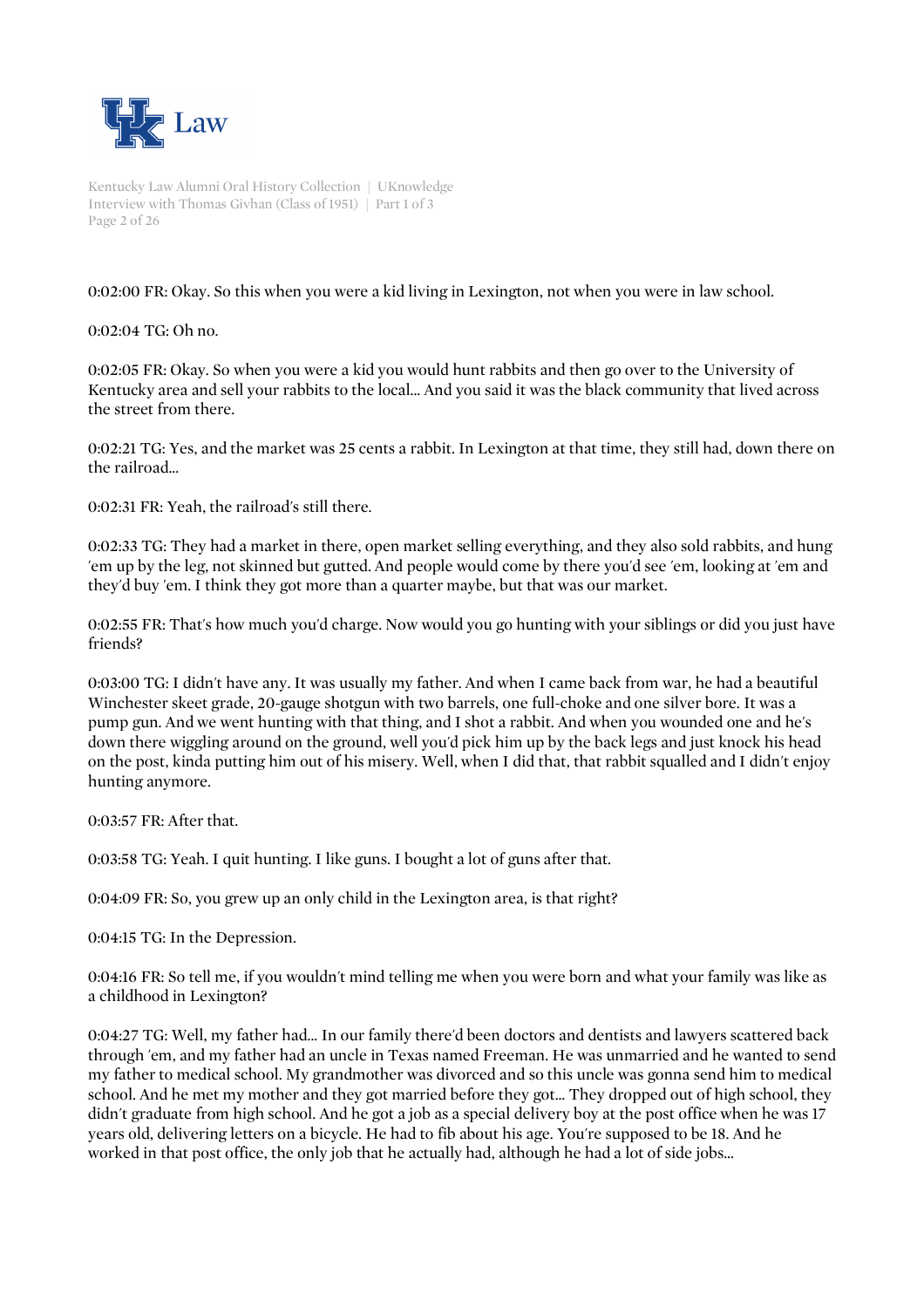

Kentucky Law Alumni Oral History Collection | UKnowledge Interview with Thomas Givhan (Class of 1951) | Part 1 of 3 Page 3 of 26

0:05:34 FR: Farm work.

0:05:34 TG: Like Keeneland would hire people at the post office to sell admission tickets, or handle the Tote machines. And they also hired law students. They thought they were honest. And they tried to hire people. Mr. Bishop was the head guy at Keeneland at that time, and that's his son or grandson might be still runnin' it.

0:06:02 FR: Yeah. They still hire some law students to do things, like there're some law students who bar tend out there and do that sort of stuff. We have one student who was... He was more involved with Churchill Downs and working at... Instead of at Keeneland he worked at Churchill doing some media relations stuff. So we still have ties to the horse industry at the Law School, which is nice.

0:06:28 TG: Well, they paid \$15 a day, which was really a half a day.

0:06:33 FR: \$15?

0:06:34 TG: \$15 a day, which was a lot of money in 1949, '50. So when Keeneland... When the Derby was run, they took all these workers and let them work Derby day, and they'd paid you for three days. But you just had to work one real long day, from about 8:00, almost a 12-hour day. And sell... I worked out there in that infield, selling \$2 tote tickets all day long. And they were out there tossing dwarves. Really, they were girls, but you know, that old-fashioned, with a blanket, and they... I'd see a girl goin' up in the air, comin' down, and going up in the air, and drinkin'. And all kinds of rowdy and wild stuff goin' on.

0:07:31 FR: So, this was the infield at Churchill Downs.

0:07:33 TG: Yeah.

0:07:34 FR: That you were working the Derby day in the early 1950s.

0:07:40 TG: Well, probably '49 too.

0:07:47 FR: And you were selling... You said you were selling tote tickets. Was that...

0:07:49 TG: That's a \$2 bet.

0:07:52 FR: Just the \$2 bet tickets.

0:07:53 TG: Yeah. And a bunch of law students were doin' it. And we'd go out in the same car. Several of my classmates are probably mentioned in this thing that you're bringing. We'd ride in the same car.

0:08:08 FR: And they would pay you for three days of work for just one day of work, working out there in the Derby?

0:08:14 TG: For the derby, yeah. Yeah. \$45, man. Of course I had the GI Bill, and then I worked. I worked for the Central Kentucky Mortgage Company while I was in law school. It was a mistake. Took too much time away from my studies.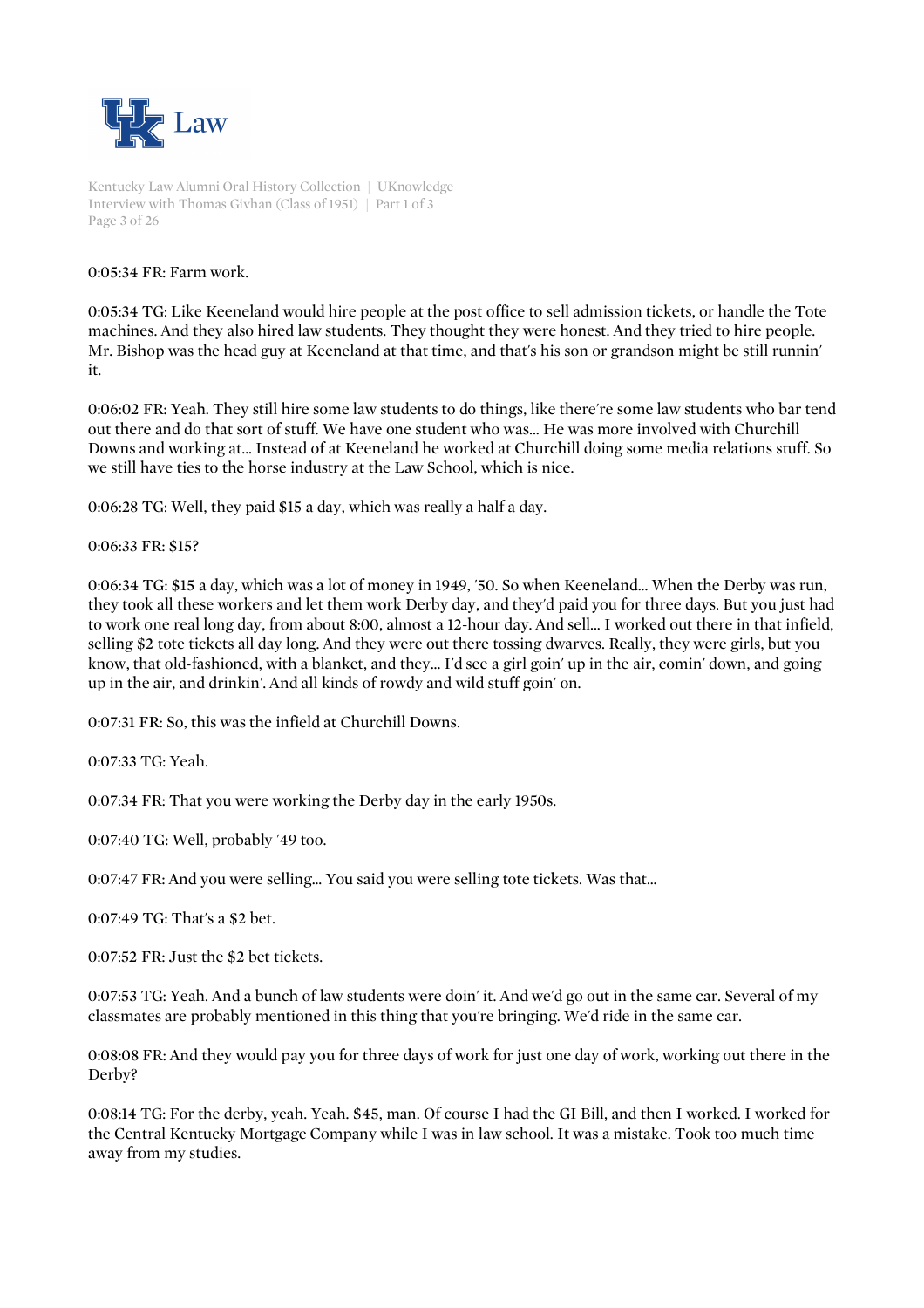

Kentucky Law Alumni Oral History Collection | UKnowledge Interview with Thomas Givhan (Class of 1951) | Part 1 of 3 Page 4 of 26

0:08:35 FR: Studies.

0:08:41 TG: But my wife and I didn't wanna live in some dump, and so we...

0:08:48 FR: Now where was the Central Kentucky Mortgage offices?

0:08:53 TG: It was in a bank building. It had two men. William Ezell and a fellow named Guy, G-U-Y. And I was the third man. I was hired to go out to Frankfort, and Winchester, Danville, those towns around Lexington, and solicit GI loans and farm loans. And they had a deal with lawyers. They were gonna do the title that would let me be in their office to interview prospective clients and stuff. So I met lawyers in each of those towns and saw kinda what they were doin'. All these country lawyers were general practitioners, and we kinda saw what they were doin'. And I didn't realize it, but I had a very good learning process there. Jim Clay over at Danville. Kind of a warhorse kinda guy. Pretty good lawyer, I'd say a good lawyer. And I'm trying to think of the names of some of these other lawyers in those towns. But lots in Frankfort sold for \$600, building lots. And these GI loans, the maximum loan was \$10,000, 4%, 20 years. And you had to pay 1/12 of your tax and 1/12 of your insurance into a escrow fund so they could take you by the hand and pay your bills, and also protect their interest. So when I got down here, I bought a old house and was workin' on it. So, I went and applied for a maximum GI loan and got it, and finished that house. And my payments were \$60.60 a month on the principal, plus 1/12 of tax and insurance. So they added that to the \$60.60, and that kept going up. And I kept that loan for the full 20 years.

0:12:00 TG: I built this house out here while I still owned that one and I had about two or three payments to make. For some reason I wanted to run that loan out. The last payment I made, the last month, was \$89 and something. So, I had the advantage of having a big house with hot water, heat, and stuff in it, and lived there 20 years, had three children there, walked to work, and I don't see people having that advantage now. They got all kinds of loans they get and then they can't pay 'em when they get out of school. But that really... And that's the story of probably hundreds of thousands of people. I've been threatening to do some research on that GI Bill. I think that's one of the most brilliant legislative acts that's ever come across.

0:13:07 FR: Really allowed people... America to build a middle class.

0:13:15 TG: Yes.

0:13:17 FR: And now, we see situations where it is gonna be hard for America to continue having a middle class because of the stratification of income in our country.

0:13:34 TG: It's unbelievable. I can't imagine that. When I went in the Marine Corps on January the 5th, since I'd had this one...

0:13:49 FR: Was that '44?

0:13:51 TG: 1945.

0:13:52 FR: 1945.

0:13:53 TG: When... After I got just one quarter at UK in that football scholarship. They put us on a bus.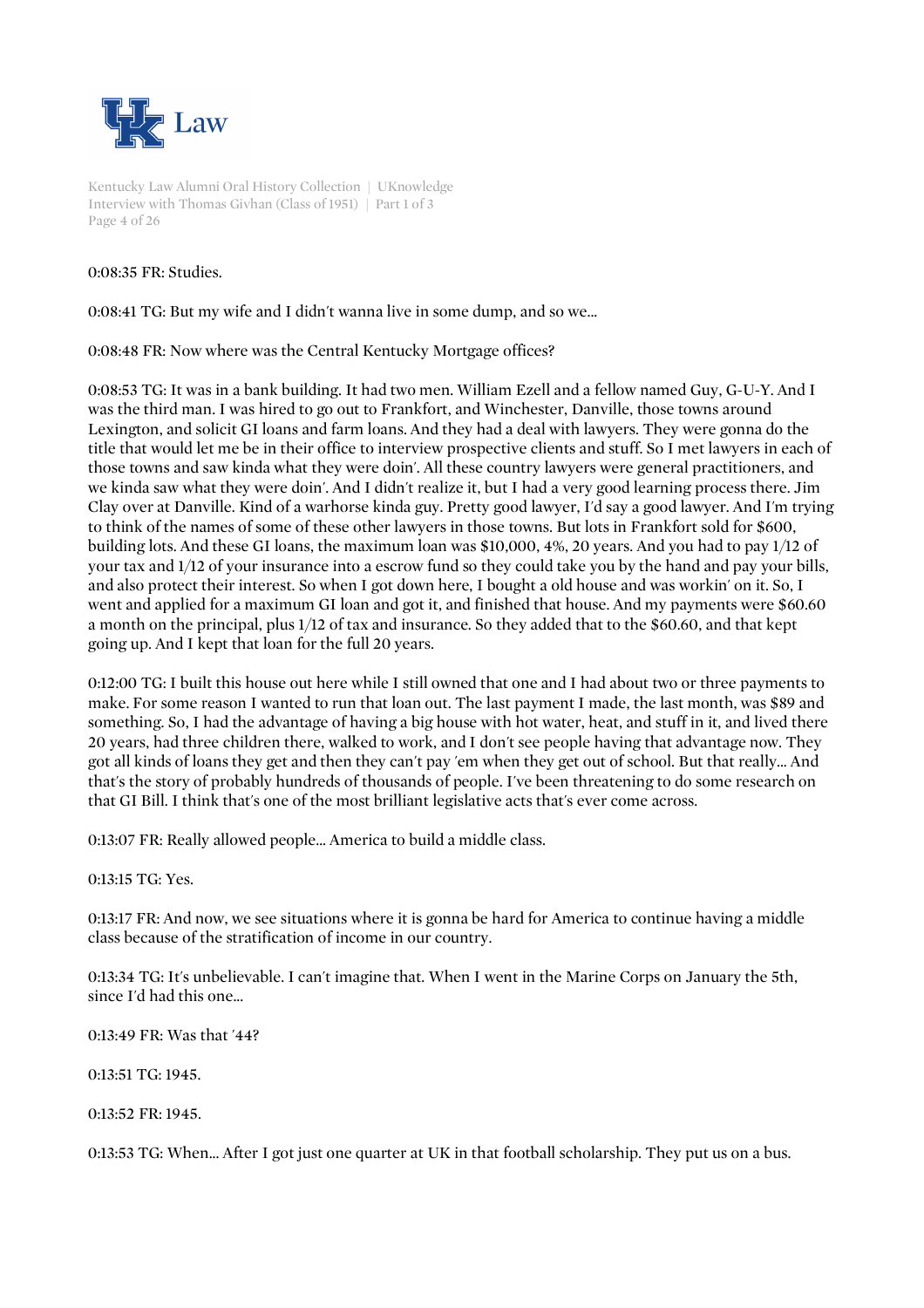

Kentucky Law Alumni Oral History Collection | UKnowledge Interview with Thomas Givhan (Class of 1951) | Part 1 of 3 Page 5 of 26

There were eight of us. And because of my ROTC and my college, they put me in charge of the group papers. I don't know if I was in charge of the group, but I was in charge of the papers. And when we got down to Parris Island, got off the bus, there was a sergeant standing there. And then I said, "My name's Tommy Givhan. I'm from Lexington, and I'm in charge of these papers and here they are." He just looked at me, he said, "Did I ask you your damn name?" I said, "No." He said, "Uh-uh. 'No' is not the answer. It's 'no, sir.' Who put you in charge of anything? You're nothing." Oh? I'm sitting there listening. Man, he tears me down.

0:15:14 TG: So, of these eight guys, three of 'em were illiterate. Coming out of the mountains and cities or something. And we got there, they put them with another group of illiterates for training. And they tried to teach them to read a map and to do a few things on their own, but then they scattered them. I think they had a... I don't know if there's 64 men in a platoon. I know we had two squads, and they had three or four people scattered through there, and the ones that could read kinda took care of them on things where reading became... They read the maps. And those guys that couldn't read, they were not dumb. Some of them were, but they were not necessarily just dumb. They could really be smart, really, some of them. But they just didn't ever get to go to school.

0:16:18 FR: Yeah, they had a different set of skills.

0:16:21 TG: Definitely. Those guys from the mountains could take care of themselves. [chuckle] The city guys could, too, some of them. But you had guys there, small children coming from home, and everything in between. [plate clatter] A whole bunch. They were lettin' you... If you get caught in a crime and if you wanted to go to war instead of going to jail, if it wasn't really a serious crime, or it could be a serious crime but you were able to do better or something, but that was a way out. You go in there and plead military if you want to.

0:17:12 FR: At that time, in 1945, so you had gone to a semester of college...

0:17:21 TG: Quarter.

0:17:22 FR: Quarter. A quarter of college.

0:17:24 TG: About 90 days, I think. September to December.

0:17:27 FR: December. And then you were, at that point, was it pretty much all of your friends were gonna go, were enlisting anyway, or was there something that made you enlist specifically?

0:17:42 TG: My 90-day greetings. [chuckle] You got a letter from the President when you turned 18 that you had 90 days to get your affairs in order and report to... You were drafted.

0:17:56 FR: So you were...

0:17:57 TG: So I was drafted but I volunteered for the Marine Corps.

0:18:01 FR: Okay, so was it... Were you drafted or did you go into the Marine Corps before they could draft?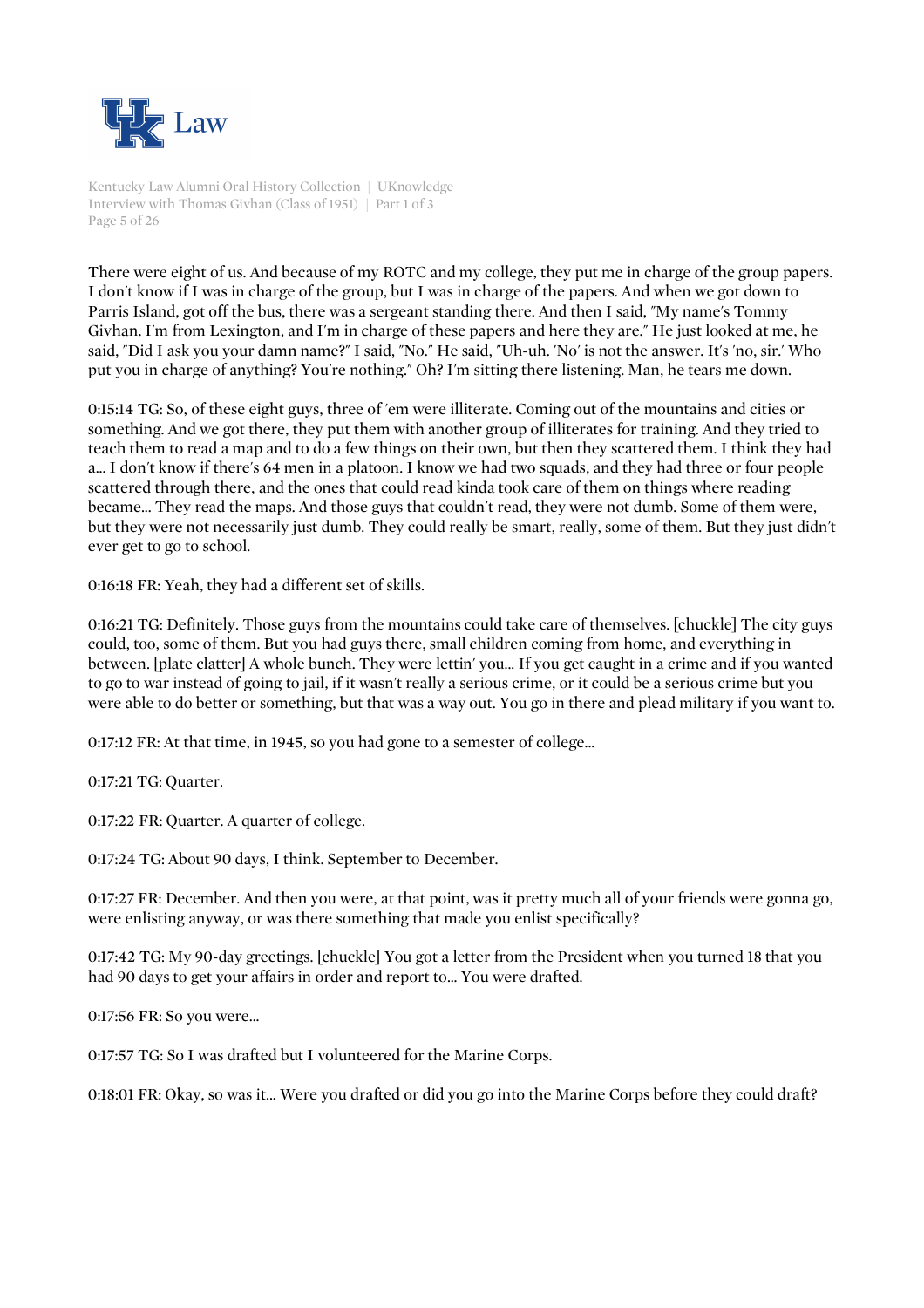

Kentucky Law Alumni Oral History Collection | UKnowledge Interview with Thomas Givhan (Class of 1951) | Part 1 of 3 Page 6 of 26

0:18:06 TG: No, no, I was drafted. I didn't get out of school till December. And I went on January the 5th. And a fella went with me named John Gorman, who I went all the way through school together, whose birthday was in September. And we rode that bus down. Man, when we went down there to get on that bus, his mother and his sister...

0:18:40 FR: Do you need to get the phone?

0:18:41 TG: Yeah, I'll get it. And all that bunch and then my grandmother and grandfather, and aunts and uncles, cousins.

[background conversation]

0:19:13 TG: So man, they're all crying and wailing. There's a Greyhound bus right there at the post office on the corner of Limestone and whatever that street... Bar Street or whatever that is.

0:19:28 FR: Would that have been downtown then?

0:19:29 TG: Yeah.

0:19:30 FR: Yeah, the downtown post office, which isn't that now the courthouse area?

0:19:34 TG: No, I think it's still on the corner. It's right near all that court stuff. I don't guess it's over there, my father worked there. He worked in that old post office on Main Street. And he held every...

0:19:48 FR: Well, I guess they must have torn... I'm tryin' to... I'll look into it. They... Because it was on Main and Limestone.

0:19:55 TG: No, this was on Bar and Limestone. It was North Bar... It was north...

0:20:02 FR: On North Limestone and Bar. I'll look at a map.

0:20:05 TG: They had a bar down there in Lexington called Fisher's. On the door it was painted: "A little place for big men. No women allowed." Bam! Right on the door. So my father, just a day or two before I left, he took me down to that bar and we were gonna have a drink. So we ordered a drink and this bartender said, "Well, how old's that boy?" And my father said, "Well, he's old enough to join the Marine Corps and risk his life." He said "What do you want?"

[chuckle]

0:20:51 FR: Yep, wow, so you got on the bus, went down there, and then your service was right...

0:21:00 TG: Well, let me tell you about that bus ride.

0:21:02 FR: Yeah?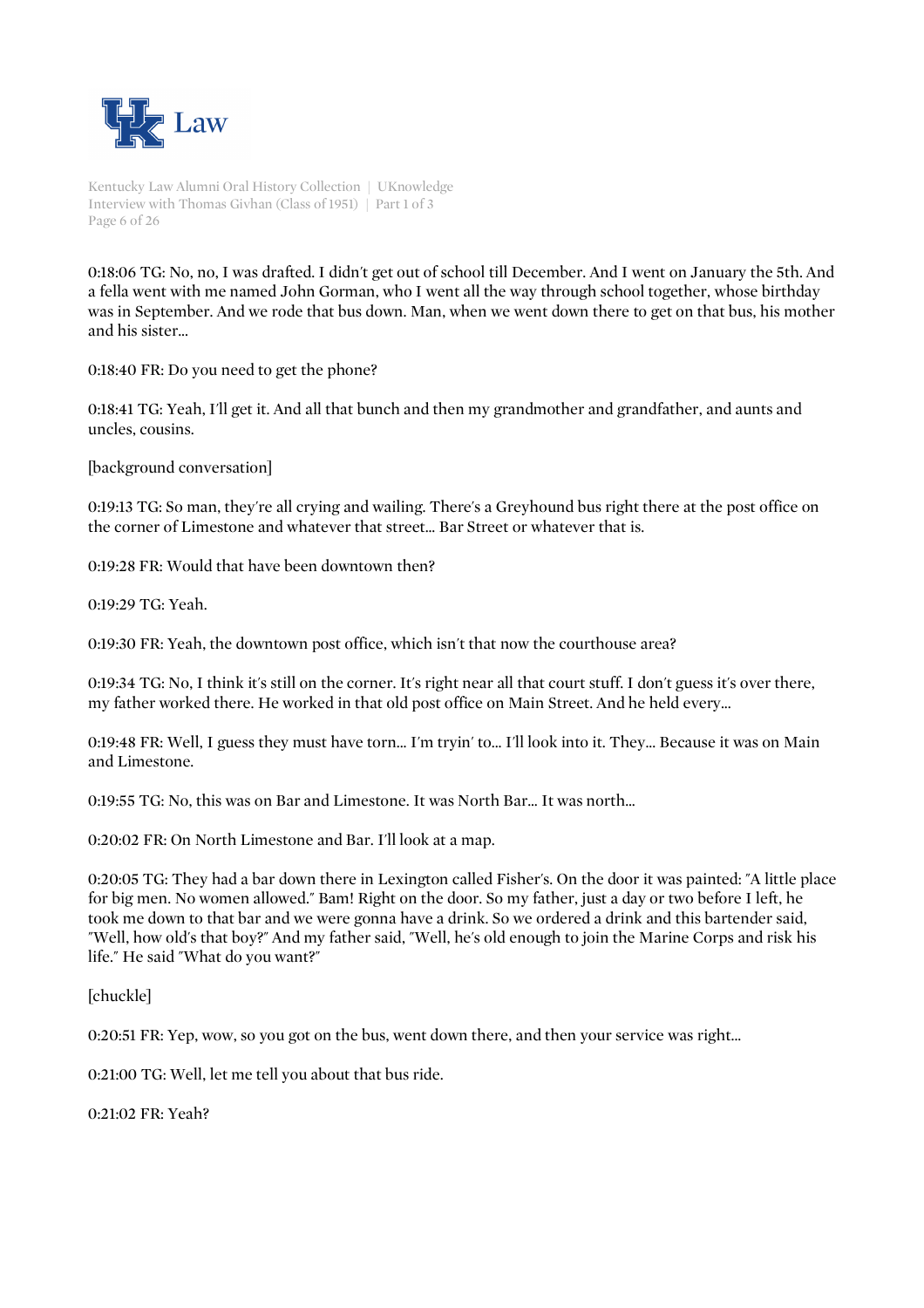

Kentucky Law Alumni Oral History Collection | UKnowledge Interview with Thomas Givhan (Class of 1951) | Part 1 of 3 Page 7 of 26

0:21:02 TG: John Gorman wanted to be in the Navy. I wanted to be in the Marine Corps. I was intent on killing Japs, now. Jimmy Sharpe, my neighbor, killed on Saipan, Billy Fugaze, my best friend was young growing up was shot through the leg. Both of them are Henry Clay High School people, by the way. Not in my class, one of them was ahead of me, Fugaze... I guess both of them were ahead of me half a semester and then I ended up losing six classmates, not schoolmates, they were in school at some point or other when I was. So I had this thing that that's what I was gonna do to kill Japs to get even, I mean it was just a mean streak. So I went down to try to buy a rebel flag, a Confederate flag. I had envisioned myself taking these islands and when I did, I was gonna run up an American flag and then I was gonna run up a Confederate flag. Well, I bought a small American flag and took it with me, but I couldn't find a rebel flag.

0:22:18 TG: And that had no connotation about blacks or prejudice or anything. My family were Southern and Civil War and all that kind of stuff, but my father and mother were not racist of any sort. And it had no... I never related that flag to that. Now I'm looking at what's going on and it's just a change in morals I guess is all it is, but I'm just amazed at what I thought I was gonna do. But when I found out what was going on, the chances of me of ever getting to a point where I would be able to run up a flag... Anybody's flag if you'd wanna take a beach. It was kinda... It wasn't much chance that was ever gonna happen.

0:23:15 FR: Very Romantic idea of what you... Yeah, very Romantic idea.

0:23:19 TG: Yeah, I guess it was Romantic, I don't know what you'd call it, but it didn't...

0:23:26 FR: Never got the opportunity.

0:23:27 TG: No, but that's the attitude. Now I had a neighbor boy and he lived up there on Columbia and I lived on the corner of Woodland and Clifton Avenue.

0:23:40 FR: Woodland and what?

0:23:41 TG: Woodland and Clifton.

0:23:42 FR: Clifton.

0:23:43 TG: If you know where that library is in Lexington, that big library. Well, they came in there and built that on Clifton Pond. That was a pond. Last week I called a guy named Squat Allen. Really his name was Ed Allen, but they called him Squat. And he had a tick, he'd jerk, but he was a good athlete. And his father had a store down there on Clifton Avenue and the corner of some street, right in front of that pond. And it was a neighborhood store where you walked to buy stuff, meat and everything else. And I was up there in Lexington and saw where he had been in the hospital but he was still living, so I spent a lot of time, looked up, finally found his name, and I called and got no answer.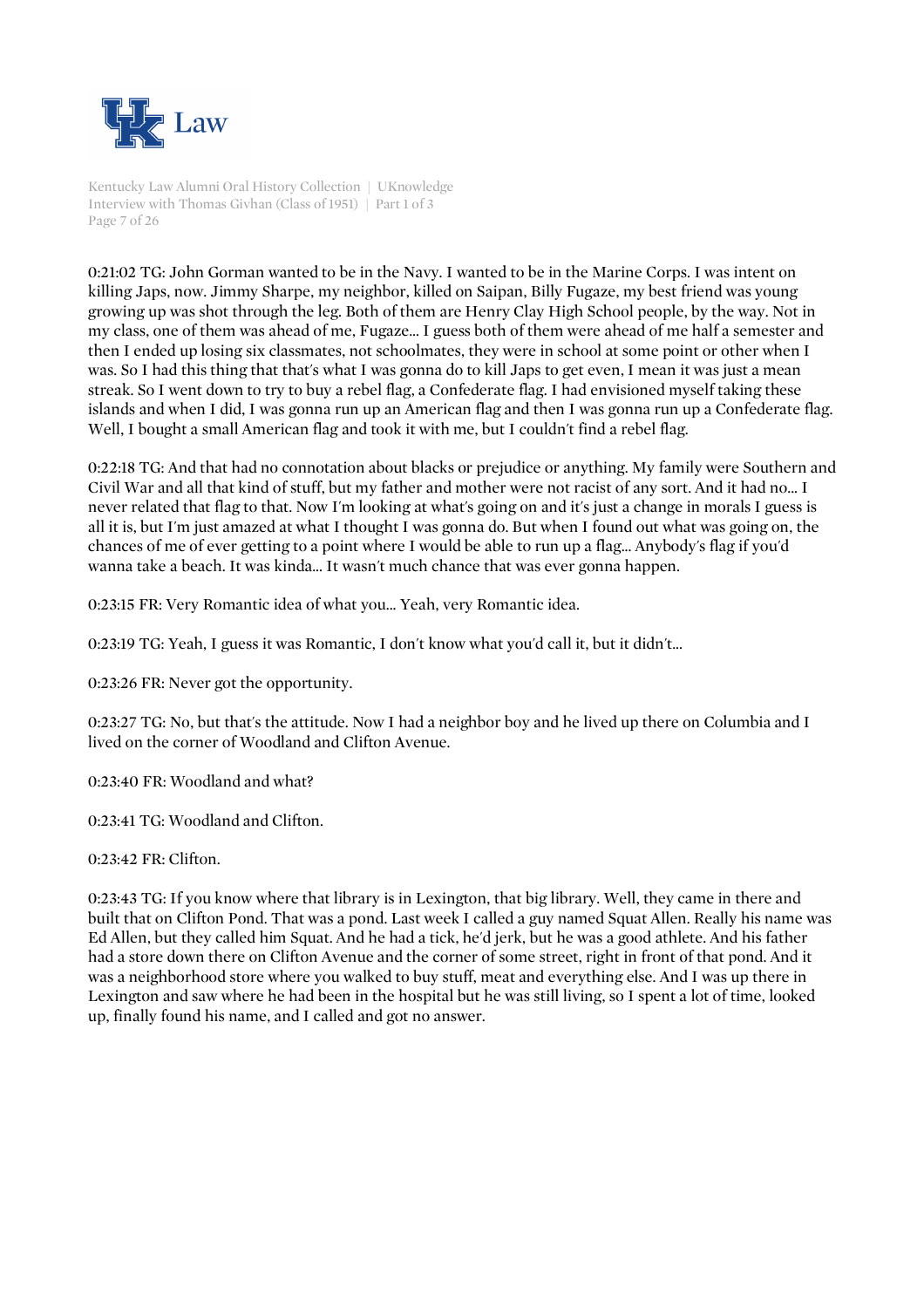

Kentucky Law Alumni Oral History Collection | UKnowledge Interview with Thomas Givhan (Class of 1951) | Part 1 of 3 Page 8 of 26

0:24:41 TG: But just the next week, I accidentally ran up on his name again, and I just dialed it. And his wife answered the phone. They'd been married 63 years. And he and I talked for an hour. He was bigger and older than I was, and he used to absolutely kick my butt in his football out on the sandlots. We played football there in Clifton Park. And he didn't go in the military because of that disability, but he got a basketball scholarship with Rupp, and he played ball for the University of Kentucky during that war and I noticed that he played a lot when he first got on the team and the war was going on, but when these guys started coming back, the competition got him, and he didn't get much time or as much scoring as he had gotten in the past. But that's not anything to do with the law school, but...

0:25:47 FR: [chuckle] Yeah, but it's a good... I don't mind.

0:25:49 TG: It's just incidental. If I went down, I walked from that corner, Woodland and Clifton... Now, to the east, right across the street on Woodland Avenue was the sheep farm. That's the University of Kentucky experiment station. That's that same farm on the other side that you saw in this picture with me and my father. And that sheep field was mine. [chuckle] They'd run us off and we'd be over there in the barns. And there was a pond over there with crawfish and turtles in it and all kinds of stuff, and Ken Thompson and I were just, we owned that place, man.

 $0.26:39$  FR $.$  So...

0:26:40 TG: And that's where they built the Cooperstown in World War II, RTM done it for all these veterans to live when they came home. They had married veterans. They had two bedrooms and three bedrooms, plywood houses, and that's where they lived. I bought eight of 'em when they tore it down and brought 'em down here to make rental property and created a slum and I couldn't stand it, I tore it down. But...

0:27:16 FR: But so, you were gonna tell me about the bus ride from Lexington down.

0:27:18 TG: I...

0:27:20 FR: So you'd mentioned that you'd had the drink with your father at that bar...

0:27:24 TG: And so, John Gormer had to have the Navy and he was preaching to me about that, well, you get to sleep in a dry place and three meals a day, and clean and all, and those damn Marines are gonna get shot on this assault stuff. And I was telling him about Jimmy Sharp and Fugaze and what I was gonna do. Well, we left each other when we got down there, they separated us, and we got back together that night, and he was selected for the Navy and I was selected for the Marine Corps. And he was happy as a lark, and I was happy as a lark. So we go off to boot camp in... He goes to Great Lakes, I go to Parris Island. Then I go to Camp Lejeune for this advanced infantry assault training. And he goes to California and they make a corpsman out of him. So, when I got through at Camp Lejeune, they send you in and let you select what you was gonna do, which was a crock. So I asked to be a sea-going Marine and we went out and they was...

0:28:50 TG: Then when they called it all out, I think it was 54 men in this platoon. And they had one guy they took as a truck driver, a mechanic. He was a truck mechanic. And took me for sea school. And the other 50...

0:29:03 FR: Sea school?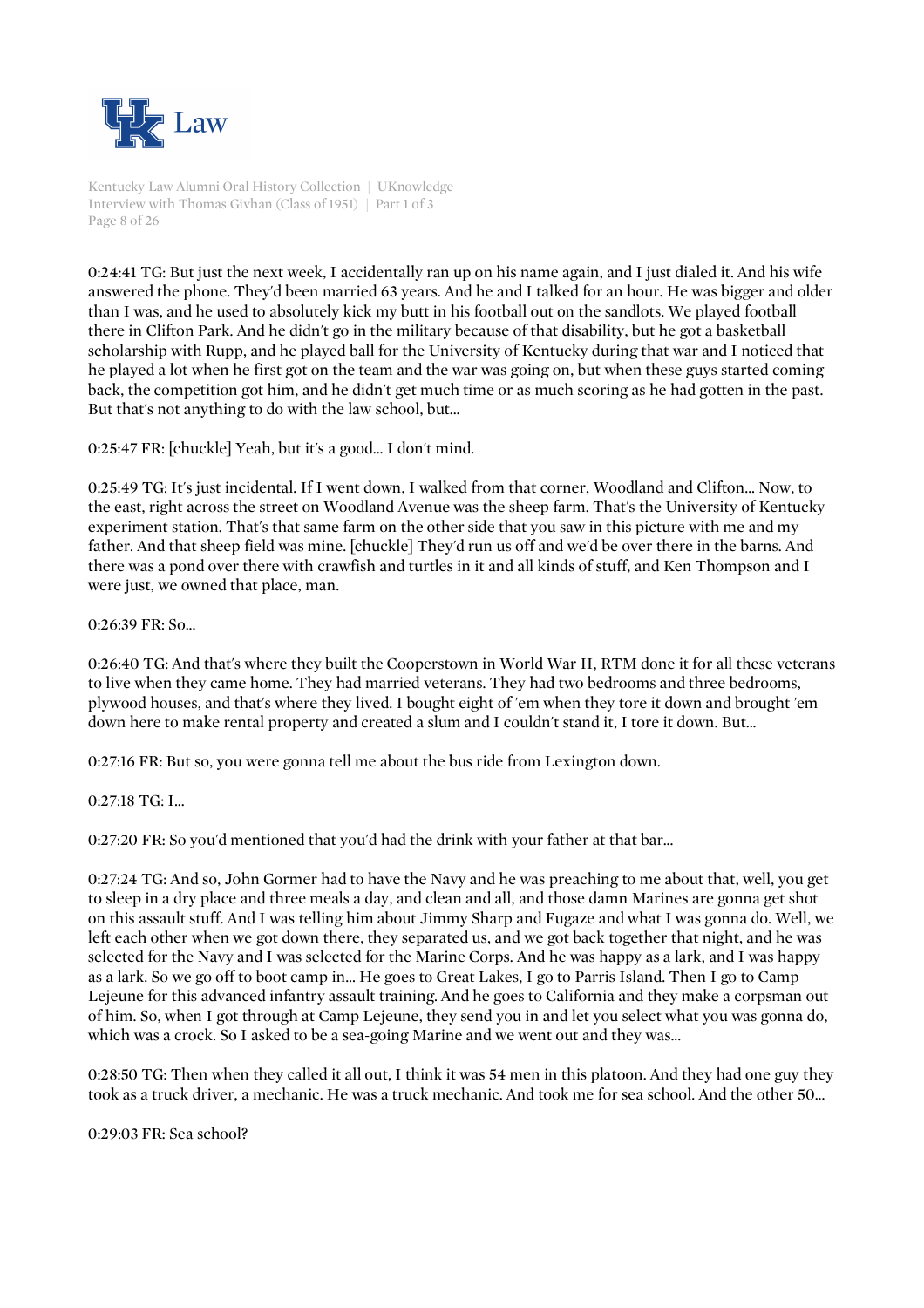

Kentucky Law Alumni Oral History Collection | UKnowledge Interview with Thomas Givhan (Class of 1951) | Part 1 of 3 Page 9 of 26

# 0:29:05 TG: Yeah, sea school. That's where Marines on a ship.

0:29:08 FR: Oh, okay, okay. I thought it was letter C, no it's S-E-A, sea school, like where you're out on... Okay.

0:29:14 TG: Yeah.

0:29:14 FR: Like amphibious assaults and that sort of thing.

0:29:17 TG: No, no. This is duty aboard a capital ship, battleships, heavy cruisers, and aircraft carriers. They have a Marine detachment. Historically, it was to protect the officers from mutinies by the crew. And our berth is always between the officers' quarters and the crew's quarters, from history. And that's the way it was on the USS Fall River, which was a new ship I took, was a plank. What they call, I became a plank owner when you go on a Navy ship the first crew, you have the honor of being what they call plank owner. So I got out there to go to that sea school and he's out there going to this corpsman's school, so we got together. And boy, he saw me, he said, "You dirty SOB." And I said, "What?" He said, "You don't know what they've done to me, and look what they've done to you." Said, "They made a damn corpsman out of me, and I'm with the Marine Corps doctoring you bastards. I go ashore on assaults with nothing but a bottle of iodine. I don't even get a pistol. And you, you no-good bastard, you are on a Navy ship. Three meals a day, in the dry."

[laughter]

0:30:42 FR: Yeah.

0:30:43 TG: There ain't no justice in his books, you know? We laughed about that all the time, just the flip, you know?

0:30:51 FR: Yeah.

0:30:52 TG: But if they hadn't put me in sea school, I would've been a replacement at Okinawa, and these guys I would've trained with got shot all to pieces there. And I'm really lucky to... That I've had luck riding on me. I've beat this game, I think, the game of life, altogether. It hasn't been all good, it was up and down, but altogether I've been on top pretty much all the way through. I don't know why. It's luck. Of course a lot of times you make your own luck, some.

0:31:27 FR: Yeah, you make, yeah, you make your own, yeah.

0:31:30 TG: But still.

0:31:32 FR: I'm going to refill my iced tea.

0:31:35 TG: Okay.

0:31:36 FR: Now, is there anything... As you can tell, with you doing the talking, I did all the eating here. I was able to clean my plate really well, because it was very good. But I'm gonna go get some more iced tea. Is there anything that you would like me to get you while I'm up?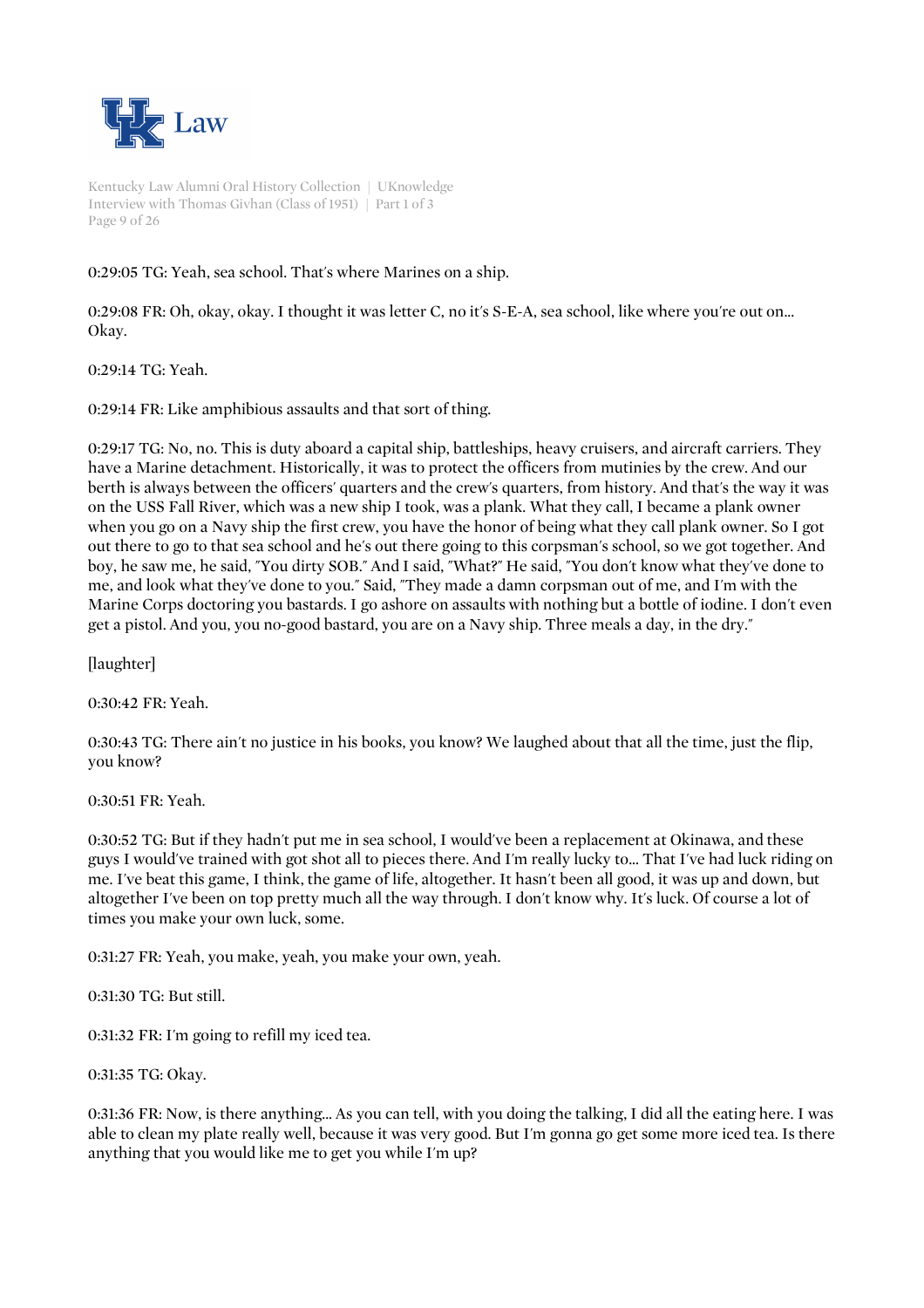

Kentucky Law Alumni Oral History Collection | UKnowledge Interview with Thomas Givhan (Class of 1951) | Part 1 of 3 Page 10 of 26

# 0:31:49 TG: I don't think so. I'm in good shape.

0:31:52 FR: Alright, I'll be back in a minute. I'm gonna try and pour this in the sink and see if that works a little bit better, so we don't...

0:32:01 TG: Okay.

[pause]

0:32:12 FR: Alright.

0:32:17 TG: I think you gotta take the stopper out. I told you, when I was walking to school, to decide what I was gonna study. I lived up there on... Within walking distance of UK.

0:32:47 FR: So what street did you live on over there? Do you remember?

0:32:51 TG: Yeah. My first memories are on West High Street, about a block from Broadway... East of Broadway, or two. I lived in one of the oldest houses in Lexington, but nobody paid much attention to it. It was a log cabin that was covered with siding, on a very steep lot, and it had like a walk-out kitchen, and the basement might be a half-basement or something. And I can remember we had a [inaudible] we had a Model T Ford, and it was called Wheezer, and it was a coupe. And I rode around with them in that.

0:33:53 FR: Would that have been 1948, then?

0:33:56 TG: No, that would have been about 19... I was born in 1926.

0:34:00 FR: Oh, okay, so you're talk... I was thinking about when you went back to go to law school.

0:34:05 TG: Oh, I thought you... I was gonna tell you where I lived, but that's not it.

0:34:08 FR: Oh, where you lived growing up? Okay, so let's start with that, then. Where you lived growing up was this place on East High...

0:34:13 TG: On West.

0:34:13 FR: On West High Street.

0:34:15 TG: There's a big church across the street kinda, and they've all... Of course, a lot of that stuff's been torn down, and this house I lived in was torn down. But, matter of...

0:34:24 FR: And it was a log cabin with siding, a little... Yeah.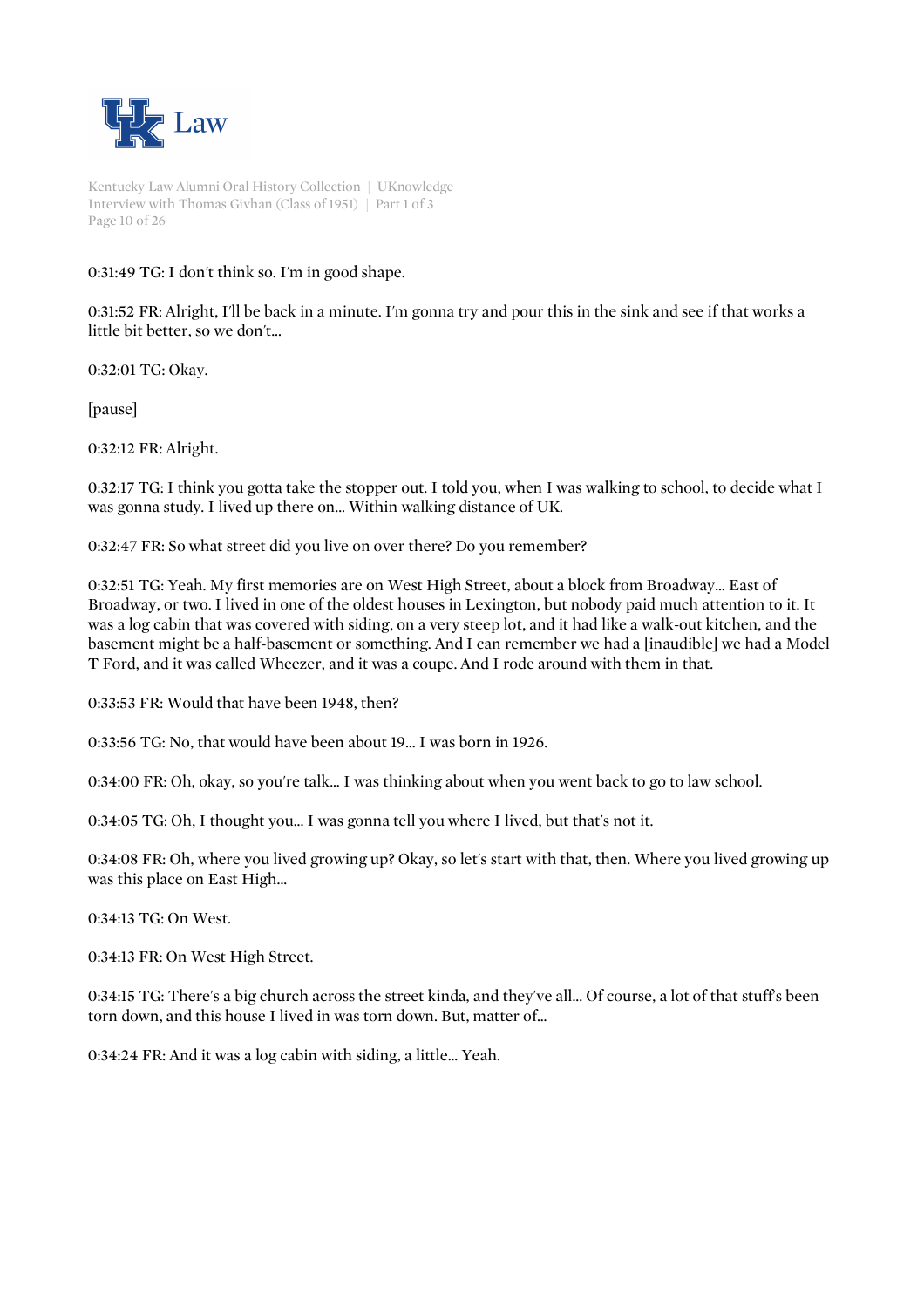

Kentucky Law Alumni Oral History Collection | UKnowledge Interview with Thomas Givhan (Class of 1951) | Part 1 of 3 Page 11 of 26

0:34:29 TG: My great-grandfather was named Richardson, and his daughter, my grandmother, always told me that he served in the Civil War. I think it was the thing, somehow, that at that time there were still quite a few Civil War veterans around. So people are... There weren't very many enlisted men, they was all colonels or something. [chuckle] But he was supposed to have been in that war, and I can remember talking to him and he'd sit in the rocking chair and look at me and say, "Sonny boy," he says, "I wonder what you're gonna amount to." Just rocking in that chair, looking at me. He was my babysitter, kinda, like they have. And I got the first dog, his name was Bobo, and he was around there. I got measles and scarlet fever at the same time, I can remember, and diphtheria was running around. And we'd go to a store... If my mother heard somebody whoop that whooping cough in a store, man, she'd grab me and took me home right now. It was, children were getting that and dying. This health thing was a different deal all the way around. People don't think about it really.

0:36:00 TG: But a lot of people didn't even... Never went to the doctor in those days. So we moved then to Woodland Avenue and Clifton and I lived over there in that house several years and played in that sheep field owned by the University of Kentucky and I ran them crazy. I told you we owned it or we acted like we owned it.

0:36:32 FR: And that was with a couple of the neighborhood boys.

0:36:34 TG: Yeah, especially Ken Thompson. He lived up on Dixie Court. You probably don't know where that is but it's on Columbia Avenue, about one, two blocks from Clifton. And there was an alley that ran from Woodland down to that street to that corner that that store was on and Billy Fugaze lived in a little house off that alley. And we were up and down that alley a lot. And they built the sewer system there, and our point of entry to it was at Woodland Avenue right down there at the bottom before you get to Euclid. There's a... You go down there, you'll see a big sewer intake which is big enough that you can stand up and run in, and they built that. I don't know how far east it goes. We didn't go east, we went west. And it came out over there at the university where the student union building is. And it has bars across there now but that's where we got out. We didn't go west. Over there west of Limestone was a kind of tough neighborhood and we didn't go over there. But man, we'd run through that sewer.

0:37:56 TG: You couldn't walk, 'cause there was water running down the middle of it. But if you ran, you could run on one side and when you started to slip in you'd jump over, run on the other side. It was a snaketype movement to get though there, and there was a lot of kids populated that sewer. I think it maybe was a sanitary sewer and a stormwater sewer, and it's probably now all stormwater. But that went down there right under Stoll Field, in high school where we played football was on Stoll Field. During the war we practiced out at Cassidy Field, or whatever the name of it was, out there behind... Was on Rose Street.

0:38:45 FR: So you were living there then at that point near Woodland and... It was Columbia, was it?

0:38:52 TG: It was Woodland Avenue and Clifton.

0:38:55 FR: Woodland and Clifton. Clifton.

0:38:57 TG: Okay. And the first time that anybody died that I knew, my age, was this kid that lived down there where that library is now and got up there and had a fire...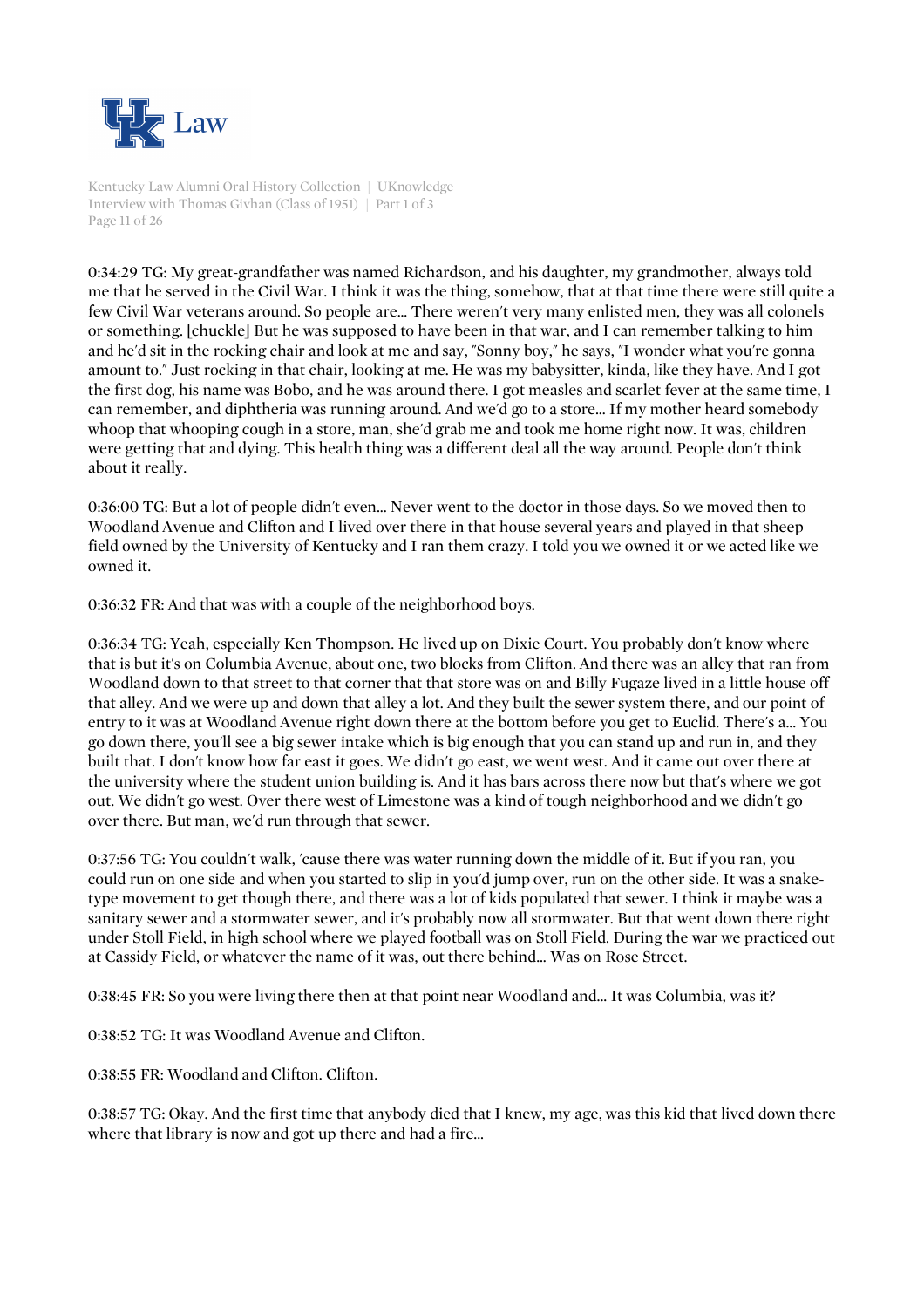

Kentucky Law Alumni Oral History Collection | UKnowledge Interview with Thomas Givhan (Class of 1951) | Part 1 of 3 Page 12 of 26

# 0:39:12 FR: Where the main library is?

0:39:13 TG: Yeah.

0:39:14 FR: Okay so right there...

0:39:15 TG: It's where he lived, on a... See that was a pond, so this road circled and people lived on both sides around this pond. And he got in there and got on fire and killed him in that, so...

0:39:30 FR: Was a house on fire?

0:39:32 TG: No, he was down there in Clifton Park and they had a fire built down there, over...

0:39:36 FR: Like a bonfire?

0:39:37 TG: Yeah. And he got in it or flashed out or some way and before they could get it out he got burned and then died. So they had his funeral and he was in that house. They had it in his home, and I went down there to that, and all that wailing and sadness and stuff, but that's the first death experience that I can remember in life, besides elderly people, maybe, dying relatives or something.

0:40:09 FR: Well, geez. I'm trying to think of... As a kid I didn't really know... I don't know if I knew anyone growing up that I knew who had died at about my age. Wasn't until I was in my 20s when I had a friend pass away from brain cancer.

0:40:29 TG: Well, I had another acquaintance in junior high school, a girl. Eighth grade, and we went out for the summer, and we went back to the ninth grade, why, she was deadly ill with what I think now was a brain cancer, and she died. I used to know her name, I don't remember it now. But I lived there and went to Jefferson Davis school, and then they changed it, and it went to...

0:41:00 FR: Was that middle school?

0:41:00 TG: No that was grade school.

0:41:01 FR: Grade school.

0:41:02 TG: Grade school. And I met this Don Russell, who was my life long friend and he's still living in South Carolina.

0:41:11 FR: What's his name again?

0:41:13 TG: Russell.

0:41:13 FR: Russell.

0:41:14 TG: Donald R. Russell.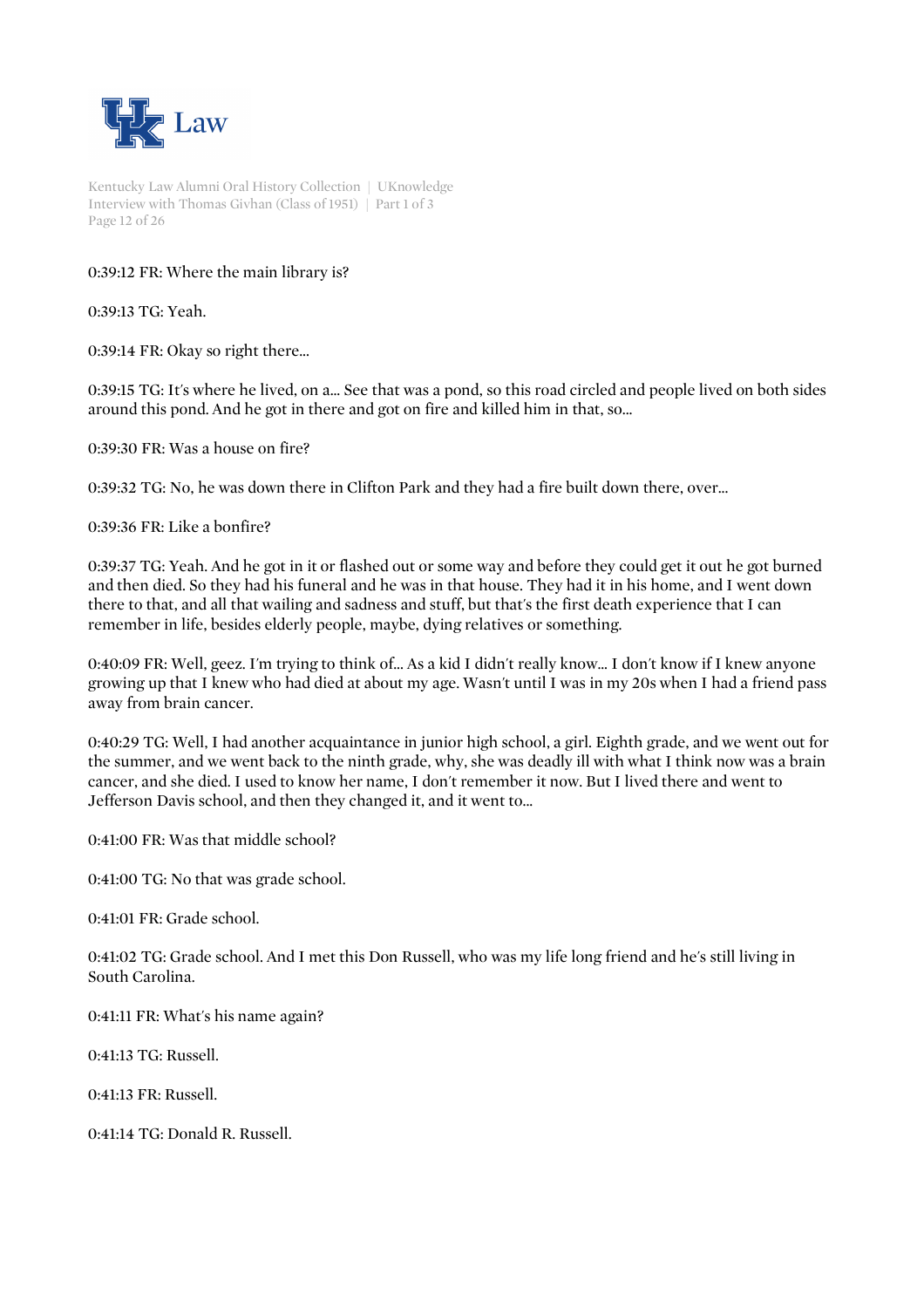

Kentucky Law Alumni Oral History Collection | UKnowledge Interview with Thomas Givhan (Class of 1951) | Part 1 of 3 Page 13 of 26

0:41:16 FR: And so that was at the Jefferson Davis Elementary School. And you say, did they change the name then?

0:41:23 TG: No, they changed the district, and then I went to Maxwell, which was about two or three blocks north. The other school was two or three blocks west, I guess. It was over on Limestone. And then we went, when... The junior high school out there on Tates Creek Pike was built. I can't think of the name of it right now. Cassidy School was out there, kindergarten.

0:42:11 FR: Yeah. I can picture it. I can't...

0:42:11 TG: It was Morton Junior High School. And I was in the class of... In the seventh grade, and that was the first class that completed that grade school. I could look out the window and watch 'em build those subdivisions starting to go out Tates Creek Pike. They were that close to the school and digging basements with a mule and a scraper. And the teacher told me to quit looking out the window and pay attention and I was more interested in that construction so she punished me, put me in the closet, closed the door, [chuckle] and it had a window in there, [chuckle] and I just could look at it completely. I said I was lucky. [laughter]

[chuckle]

0:43:03 FR: That's funny.

0:43:03 TG: The proof was in the pudding. [chuckle]

0:43:06 FR: So I have a question that's off... Yeah.

0:43:08 TG: Oh, and this is interesting.

0:43:09 FR: Yeah.

0:43:17 TG: Frank Dickie, was a teacher at Morton Junior High School when it opened. He wasn't much older than we were, and when we came back from the war he was going to university at the same time, but he became President of the University of Kentucky. My Social Science teacher in Junior High School.

0:43:43 FR: That is interesting.

0:43:43 TG: That had a twist on it. And we'd go up there and see him. And his wife died not long ago.

0:43:53 FR: I have a question about... And you might not have known much about this or have heard, just because it might have been a little bit earlier than your time. Is I just finished reading a book, and talking to an author, her name is Maryjean Wall. And she was the horse... The columnist for race horsing at the Herald-Leader for a long time, and she also was affiliated with the history department. She wrote a book about a woman named Belle Breezy.

0:44:29 TG: Ah, the old prostitute?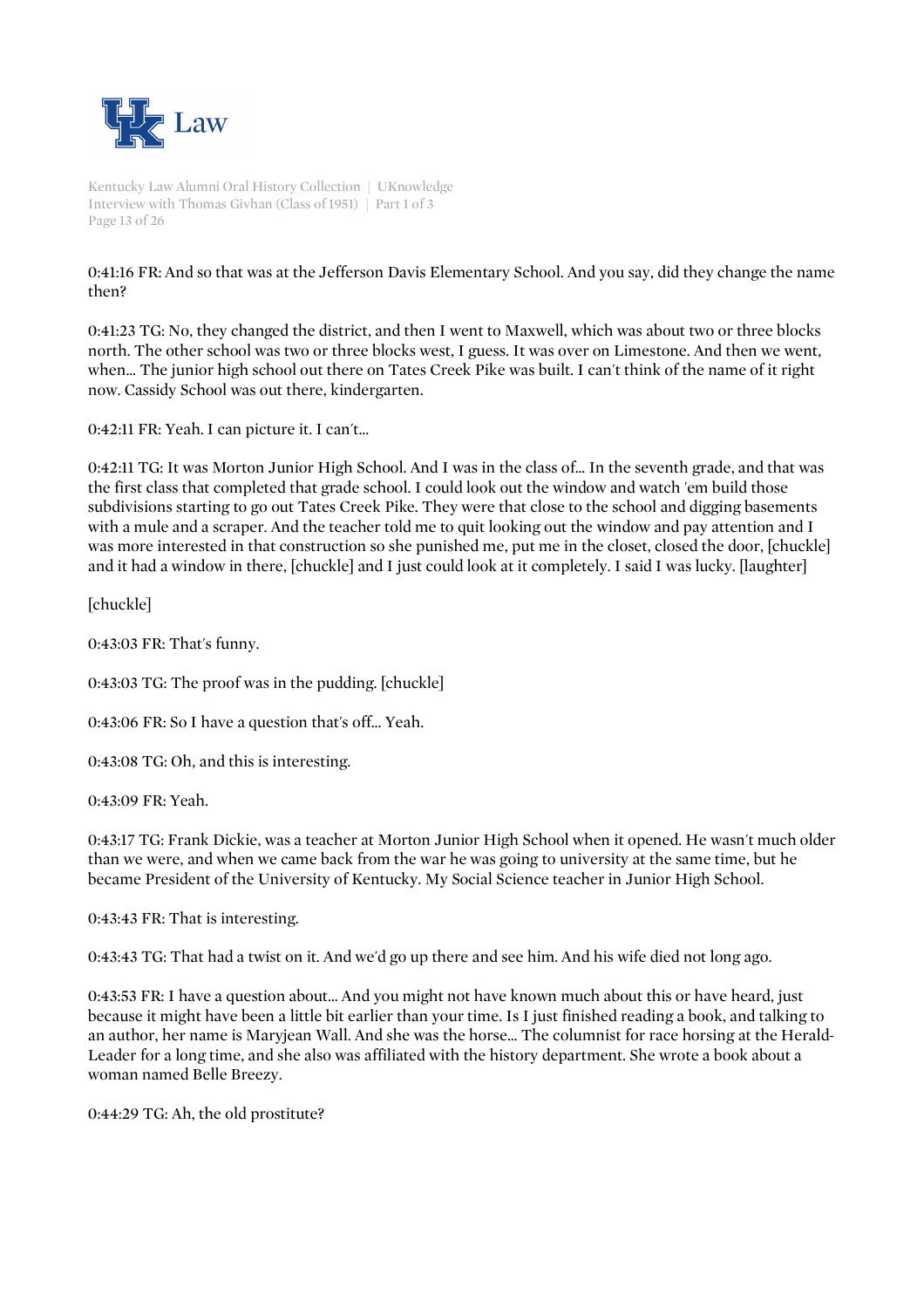

Kentucky Law Alumni Oral History Collection | UKnowledge Interview with Thomas Givhan (Class of 1951) | Part 1 of 3 Page 14 of 26

0:44:30 FR: Yeah, the old prostitute. Who had her brothel, and I guess it was really also a gentlemen's club in the sense that she sold alcohol, and it was in essence a bar, the lobby of her... And that was over in that part of town that would have been...

0:44:51 TG: That was on the north of Main Street.

0:44:54 FR: North side, yeah, north of Main Street.

0:44:55 TG: It was about one block north of Main Street where Rose Street made a T intersection in those days.

0:45:04 FR: And so it was that...

0:45:05 TG: I think it was east of that but still north of Main Street.

0:45:10 FR: Now, officially, her brothel was closed down in World War I, I think. Or was it World War II? I can't remember. I'd have to look at that again.

0:45:20 TG: Well, it was going when I was going to school.

0:45:23 FR: When you were going to school? So did people...

0:45:25 TG: Yeah. We used to go over and ride by and see if it had a red light in it. We'd go by there, I don't know how many times we've driven by that place. Ken Thompson's brother...

0:45:36 FR: Now wait, when you were in school, when, what...

0:45:41 TG: I graduated from Henry Clay in 1944.

0:45:42 FR: So in high school?

0:45:44 TG: Well, maybe before that. [chuckle] We never did stop or go in or anything, but it was kind of a... You got riding around at night, you know, we'd go by there and see what was going on.

0:46:00 FR: So did you ever see her out in the community?

0:46:03 TG: No.

0:46:03 FR: No?

0:46:04 TG: But I had an algebra teacher at Henry Clay, named Netty B. Foster. She was a old-time teacher, she was... Boys sat on one side and then the girls sat on the other, and if they crossed their legs wrong she had a stick or a ruler or yardstick, and wham! She'd lay it on you. So, she owned rental property. And she, after we got out of high school, she got... Was charging too much to maintain it, and so she got up on the roof and fixing the roof. And the whores lived in this house that she rented to those prostitutes and they were still dealing with Belle Breezing. And she fell off the roof and broke her hip. [chuckle]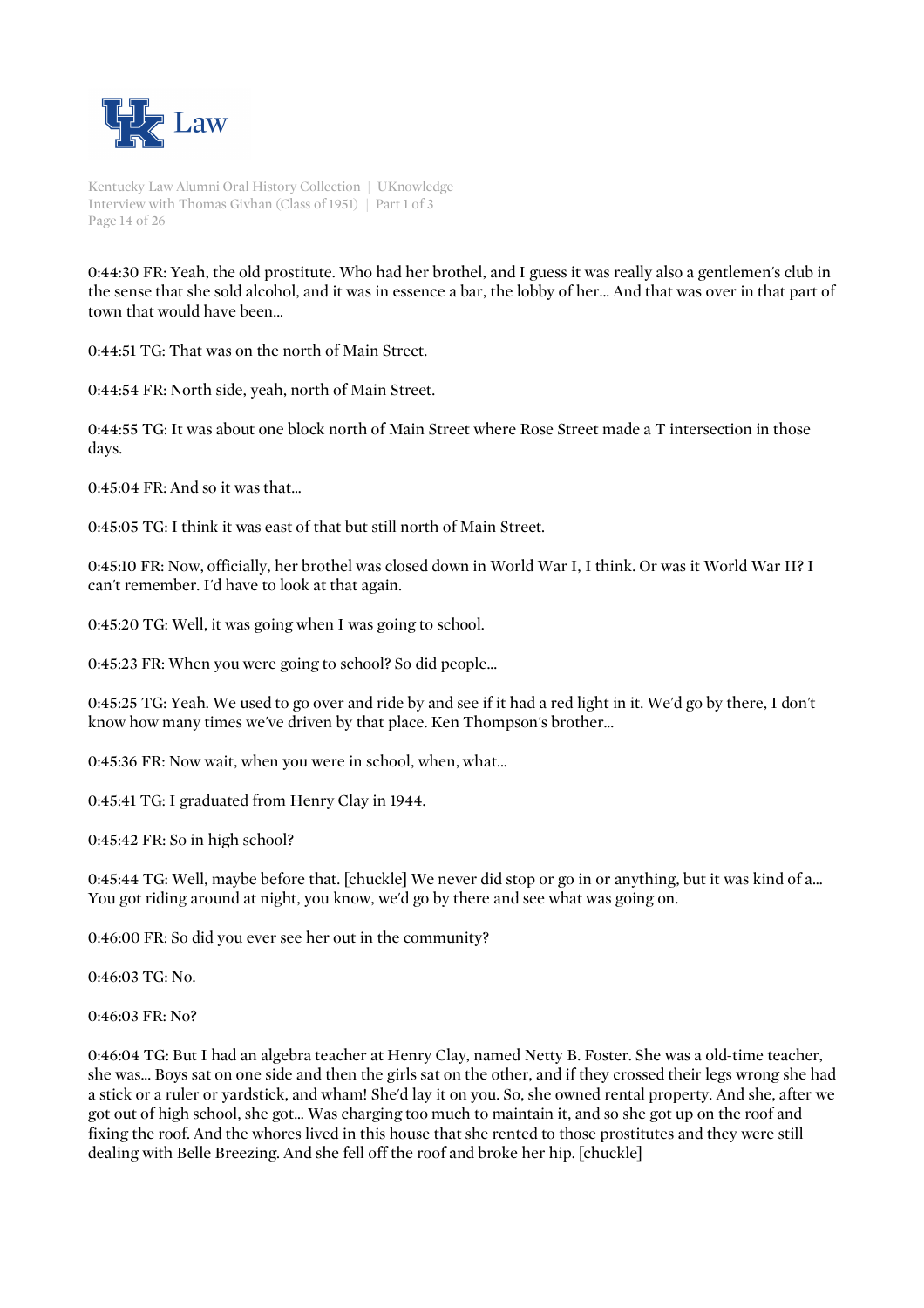

Kentucky Law Alumni Oral History Collection | UKnowledge Interview with Thomas Givhan (Class of 1951) | Part 1 of 3 Page 15 of 26

0:47:00 FR: Oh gosh.

0:47:02 TG: I think it was after she retired from Henry Clay. But, she was really a good teacher.

0:47:12 FR: And so she also allowed these women to make their money and do their livelihood in her rental property?

0:47:17 TG: No, I think they went to Breezing's. They went to work at Breezing's.

0:47:23 FR: Oh, they would but then they came home to live where she had...

0:47:27 TG: I didn't see that, but that's what I presume was happening. I don't think she was running any... Letting any commercial business go on there. [chuckle] Can you imagine a schoolteacher now getting caught running a thing like that? [chuckle] Oh God, you'd never heard the end of it. Henry Clay had a good school.

0:48:01 TG: It's funny. Just before I came down here at Shepherdsville, they had a principal, but he couldn't make it down here. He didn't know what the heck he was doing, so they fired him. And he ended up up at Lexington in Fayette County as the principal of Henry Clay High School. So while this was going on, the school board in Indiana, or Illinois, decided they wanted to build a high school. And as it progressed, they decided they wanted to build the best high school in America. Maybe for civic pride. Well, they looked around and nobody knew what the best high school in the United States was. So Northwestern and some other college undertook a study to discover the best high school in the United States. And they finally figured out the best way to do it was to contact all the colleges and have them review their records and see which schools consistently provided them with the best students. I think that was the core plan.

0:49:22 TG: Well, they got 50 schools in America on this list of the best high schools in the United States. Two of them were in Kentucky. One of them was Eastern in Louisville and the other one was Henry Clay. So this guy we ran out of Bullitt County just before I got here as a no good, [chuckle] he was able to maintain a high school at one of the best 50 in America. And then, Joe Hall was basketball coach down here where he started. Well, what did he know about basketball? He sure didn't know whose son ought to play. And they ended up running him off before it was over. I don't think he likes to tell the tale about being run off, but it's really rich to me. So he knocks around a little bit and he went to school at Sewanee with John and, not only was with them, but John and Lisa are graduates of Sewanee and they had a connection with him some way that way.

0:50:29 TG: So he coaches here and coaches there and all at once he's Rupp's assistant and I think he played for Rupp ahead of time. And he played also at Sewanee. But so Rupp picks him as his successor and so all at once he's basketball coach at UK and he can field a national champion, but he wasn't good enough for Bullitt County. [laughter] And he brought his team down here when Casey was playing. I don't know if you remember Kyle Casey. He was a championship basketball player.

0:51:11 FR: Probably a little bit before my time.

0:51:13 TG: In that era. When they came...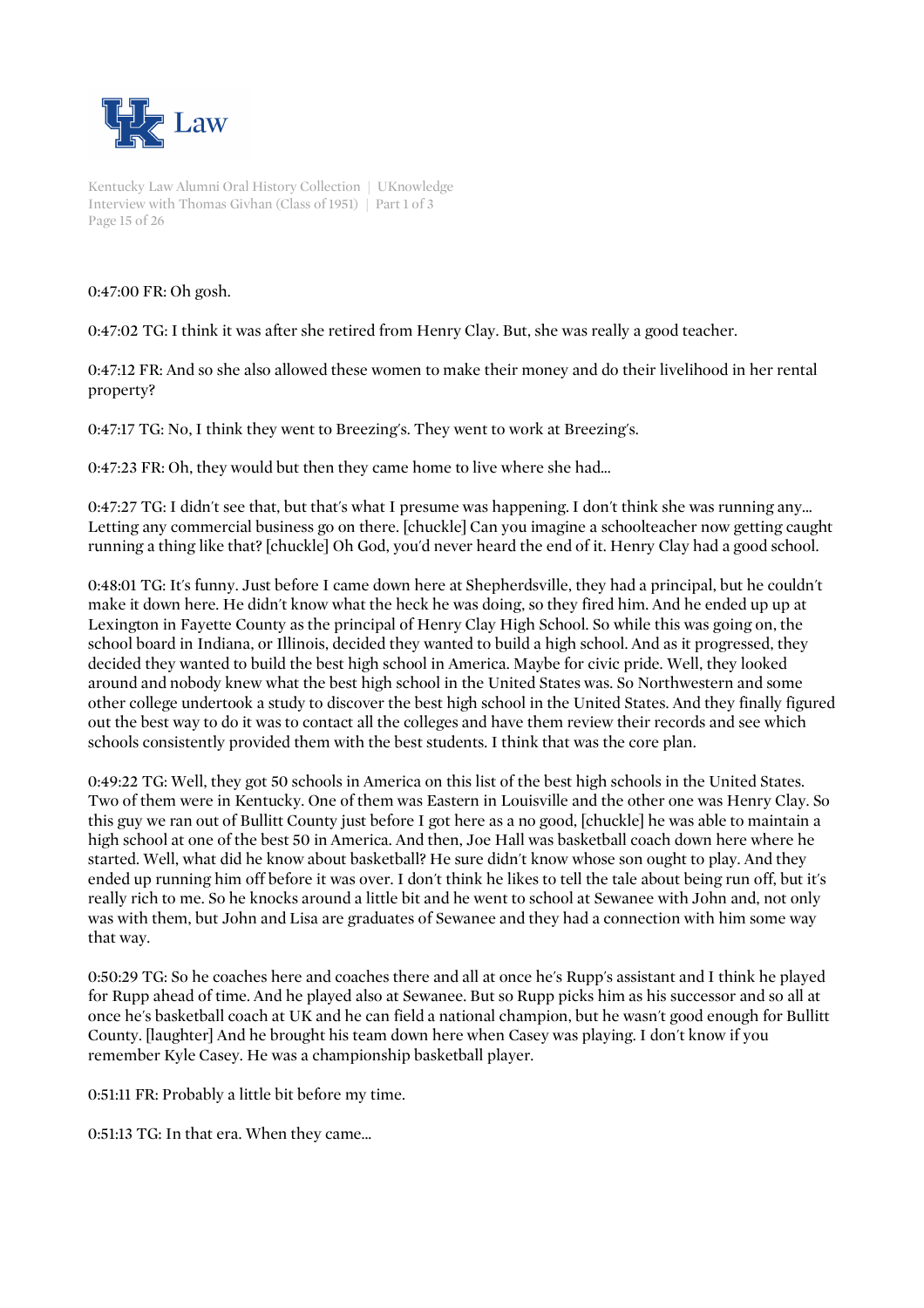

Kentucky Law Alumni Oral History Collection | UKnowledge Interview with Thomas Givhan (Class of 1951) | Part 1 of 3 Page 16 of 26

0:51:15 FR: I was born in '78, so I would've been... And he was coach in that time period. So it would've been when I was a little kid.

0:51:25 TG: But he brought this team down here to play in a gym at Shepherdsville. They were doing that to kinda... Trying to integrate more with the Kentucky population as a whole.

0:51:39 FR: Well, it worked.

0:51:40 TG: I don't if the economic... I don't know if the educational side of it was in on that. I think they tried to reach out but they hadn't done much with that. Maybe lately they're doing something, but they weren't reaching out too good to all these country places, rural counties. So we decided that we'd have the basketball team up here for a dinner when they got through. Which they did, they filled this place up. They had to add seats and, hell, they was all over the place. And so I said, "Well, who do you wanna invite?" He thought a while and so he... This one fella, he said, "Well, that's who I want," he and his wife, just one couple. Of course he had a lot of bad feelings about this. And this guy was his... He fished with him. His name was Shaw, he and his wife. She was a schoolteacher. And she sat right there and he sat there, and I think Joe was sitting here.

0:52:51 TG: But Shaw's wife was there in that chair and Shaw was sitting at that one. And they had a wonderful time. And we even had that team out there in the garage. We had tables and all set up everywhere. Well, we had to get the sheriffs out here. I could've sold tickets, easy \$100 a plate, and that never dawned on me to come in here. All these people were crazy. They wanted in here bad. So he came back in that with a total triumph in overcoming this group that kinda shunned him and treated him badly. Very good thing in what goes around comes around, to me. That was a perfect example of that working. And the mayor down here turns out to be a scalawag, but he did name a street Joe B. Hall, it's downtown here. It's on 2nd Street. Running right in front of the local library. The local library is now on Joe B. Hall Street [chuckle] and the railroad.

[laughter]

0:54:09 FR: That is funny. My goodness.

0:54:13 TG: Well, I'm ruining you. I'm sitting here talking and enjoying you listening to me.

0:54:18 FR: No, I'm... This is what I'm here to do. This is the project, so...

[laughter]

0:54:24 TG: Well, you don't want anything else to eat? We've got that dessert coming.

0:54:27 FR: Well, I'm fine for right now.

0:54:29 TG: Okay.

0:54:30 FR: I'm good on... This was a very nice little salad that was put together. A lot of different stuff on it. You said your... Is it your daughter that made it?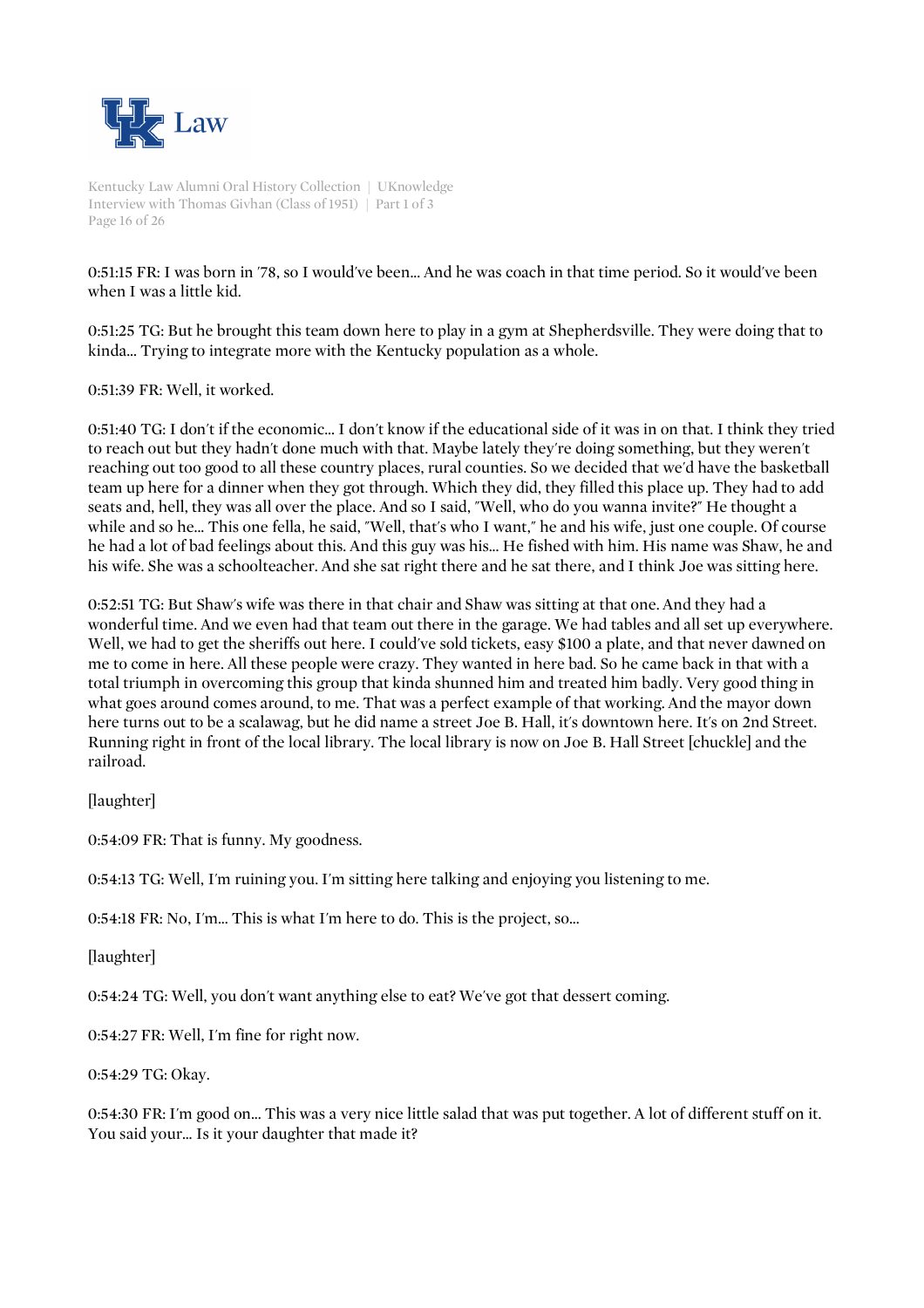

Kentucky Law Alumni Oral History Collection | UKnowledge Interview with Thomas Givhan (Class of 1951) | Part 1 of 3 Page 17 of 26

0:54:40 TG: Yeah.

0:54:40 FR: And it's Lisa?

0:54:41 TG: No, Lisa's the judge.

0:54:43 FR: Oh, Lisa's the judge?

0:54:44 TG: Yeah. She's down there working.

0:54:46 FR: So, who is your other daughter?

0:54:47 TG: It's Ellen.

0:54:48 FR: Ellen?

0:54:49 TG: Yeah, Ellen Foster Givhan.

0:54:53 FR: And does she live here, too?

0:54:54 TG: Yeah. She's never been married. She's been asked a number of times, but she was telling me she can't find one that measures up to me. [chuckle] It's screwing everything up. But I think that happens sometimes. But these kids are probably overestimating Daddy.

0:55:20 FR: So, Ellen has lived here and then...

0:55:25 TG: Yeah, Ellen...

0:55:27 FR: Is that... So it's you and Ellen that live in this home now?

0:55:29 TG: In this house, and then John and Lisa are over there.

0:55:34 FR: Over where?

0:55:35 TG: On the other side of that library.

0:55:37 FR: Oh, so there's... See, that's what I thought, there was an attached home.

0:55:39 TG: They live in... Their apartment's over there, if you wanna call it that.

0:55:42 FR: So it's an apartment?

0:55:43 TG: And Christian, their son's room is upstairs.

0:55:47 FR: So, this is quite the family compound then.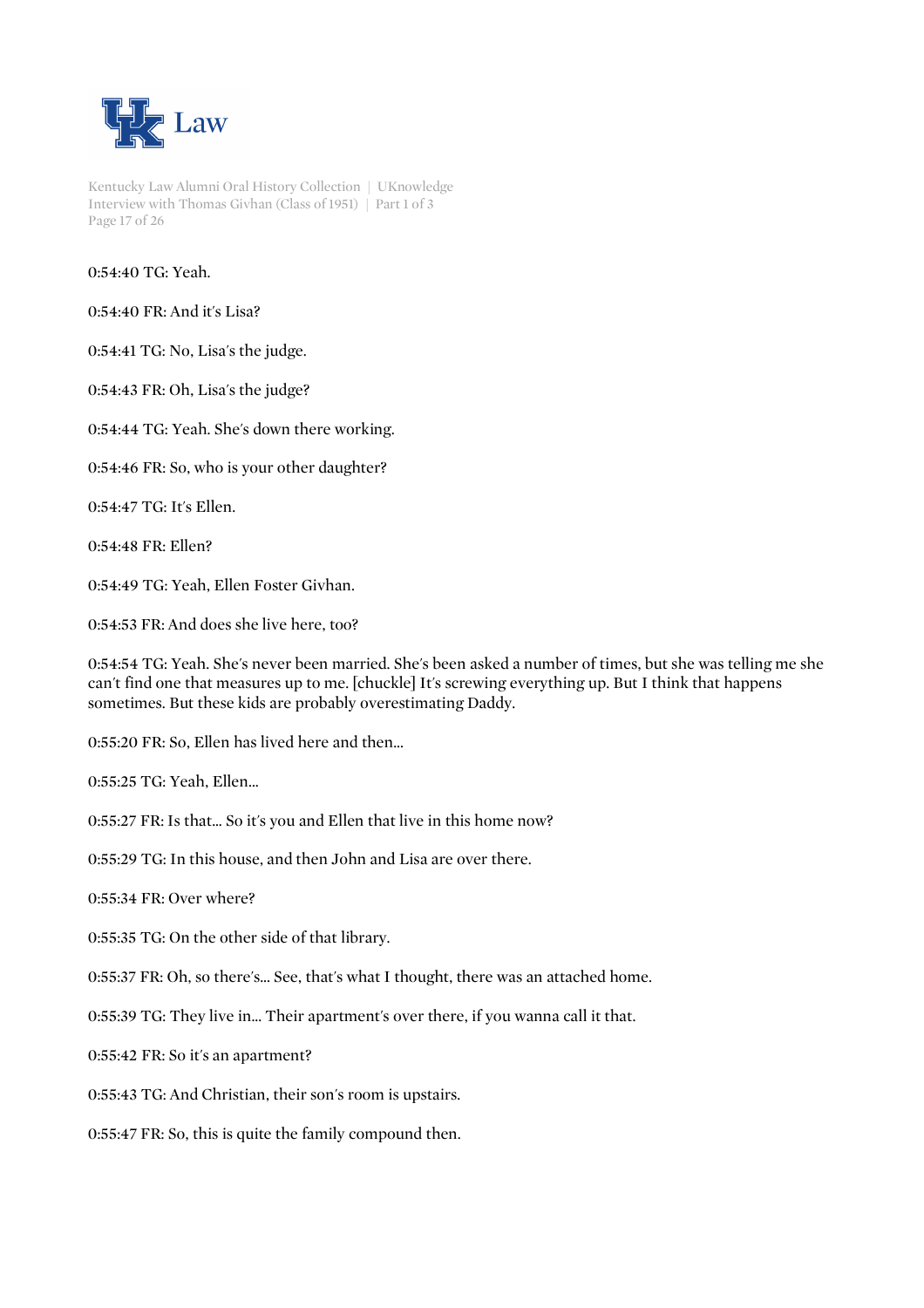

Kentucky Law Alumni Oral History Collection | UKnowledge Interview with Thomas Givhan (Class of 1951) | Part 1 of 3 Page 18 of 26

0:55:51 TG: Yeah.

0:55:51 FR: So it's you and Ellen in this part of the house, and then over on the other side of the library, Lisa and her husband is...

0:56:00 TG: They're there and then John... Christian Givhan Spainhour, their son, my grandson, has a room up there.

0:56:06 FR: Up there?

0:56:06 TG: He's married, and he got his doctorate at the University of South Carolina Medical School, Charleston, in Micro Bioinformatics. He married a lawyer and he's living down in Atlanta but he's got his room here with stuff in it. And my son's got his room here with stuff in it. Lisa's room over here's still got stuff in it. We've got an entry guest room, and Ellen's got her room, and then I got my room, and over there their bedroom joins the library, my bedroom upstairs joins the library, and they got one... And the upstairs, Christian's bedroom, joins the library upstairs, two of those can get out on the balcony area, come down and of course there's a lot books.

0:57:06 FR: Now that looks like that portion was built more recently?

0:57:09 TG: It was. It was back...

0:57:11 FR: So this was built in the 1970s...

0:57:13 TG: It was in '70.

0:57:14 FR: 1970 is when you put this home in?

0:57:18 TG: And then this one was built...

0:57:20 FR: And then the extension?

0:57:20 TG: And it took a long time, I made a lot of mistakes over there.

0:57:23 FR: What would you think your biggest mistake was?

0:57:25 TG: Building it myself.

0:57:27 FR: Oh, the extension was built yourself? Okay, so that was your big mistake, is...

0:57:31 TG: Yeah. I needed more supervision, that could better coordinate the trades and finish something. I thought I was saving money. And then I liked it, I did a lot of work on it myself, labor work, I didn't have much skill, mixing concrete and...

0:57:57 FR: And so when was that? When did that start, when did the extension start?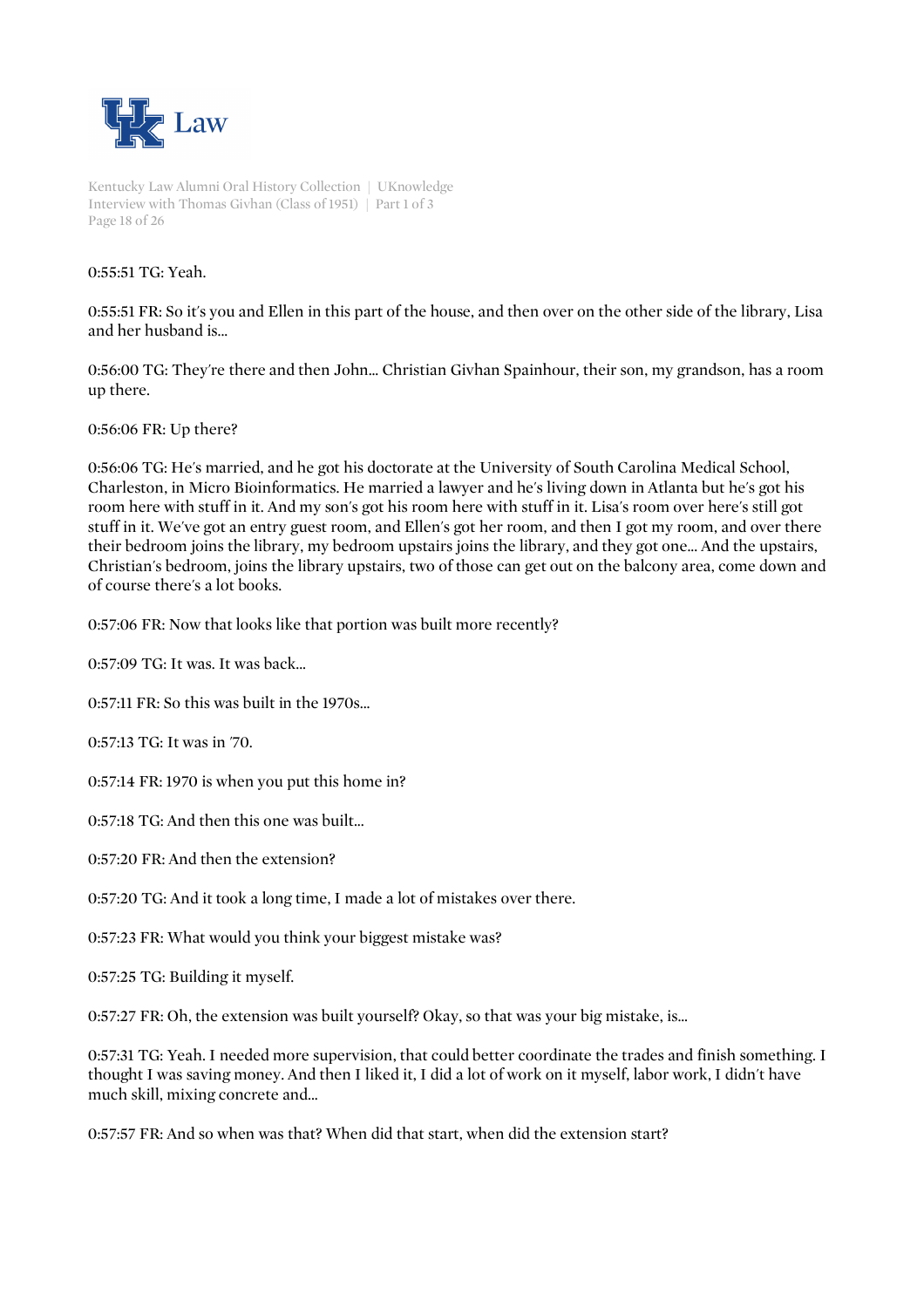

Kentucky Law Alumni Oral History Collection | UKnowledge Interview with Thomas Givhan (Class of 1951) | Part 1 of 3 Page 19 of 26

0:58:03 TG: I don't know when it started but it ended about 10 years ago. It probably took me four or five years to finish it.

0:58:11 FR: So it ended in around 2005, is when it was sort of finished? Well.

0:58:19 TG: Yeah, maybe.

0:58:20 FR: It looks wonderful. I mean it looks...

0:58:23 TG: Well, it is, I think.

0:58:24 FR: Yeah, I think it looks great over there. The library connection is a great... Looks really good.

0:58:33 TG: But John Dumas's son designed that library. Dumas designed the house but I think he designed that library. I've never seen one like it so I don't know if they copied it somewhere or not, but I like it.

0:58:51 FR: Yeah.

0:58:54 TG: But I used to, in high school, I'd go in the library and on the table they had a big dictionary, Webster's Dictionary about a foot thick or 8 inches thick...

0:59:10 FR: Unabridged, yeah.

0:59:11 TG: And it had all those pictures in it. And I'd just read that dictionary. I don't know why but I was interested in the dictionary. I can remember, Maxwell Grade School in the 5th grade, they had one of those classrooms, made a library out of it. I'd go over there and peruse that library. And the first book that I can remember reading was "The Swiss Family Robinson." I'm goin' around there perusin' that and I saw that and they had a jungle scene or something that made me take it out and look at it, and I read that when I was very young over there in that home on Clifton Avenue. And my father was always... They were trying to teach me to read. And he'd read Tarzan books, and I'd listen. And so he'd skip a paragraph and I'd catch it. Tickled him to death. [chuckle] I almost knew what was coming when he was readin' it over and over and over again, and he'd laugh about that.

1:00:35 FR: Yeah. So you grew up in a home that had books?

1:00:39 TG: Yeah.

1:00:42 FR: And your father was a postman?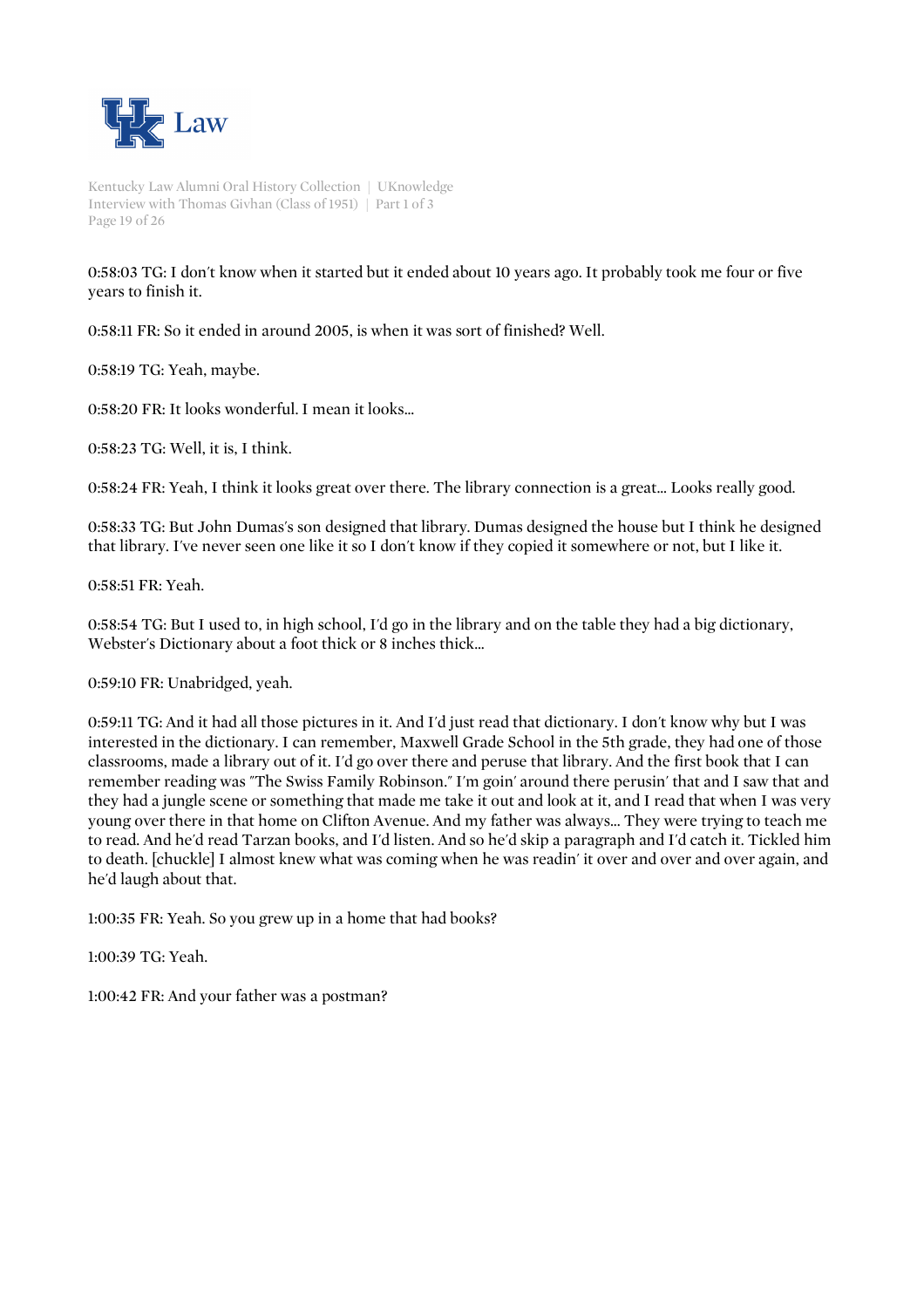

Kentucky Law Alumni Oral History Collection | UKnowledge Interview with Thomas Givhan (Class of 1951) | Part 1 of 3 Page 20 of 26

1:00:44 TG: Well, he was, but he held every job in that post office from special delivery boy on a bicycle to General Foreman. And when he died, he died at age 54, cigarette smoking and cancer and all that, man, it was bad. But he had held every job in that post office, and he had about 60 or 70 men working under him, and five of 'em were college graduates. And he said the five caused him more trouble than all the rest of 'em put together, that the college graduates thought they had something coming because their degrees, and that they were better than other people because of their degrees. And they were looking down on people and trying to tell him what to do, and difficult to take orders. And it caused him a lot of trouble when he was 45 to 54, dealing with these.

1:01:40 FR: Yeah. So you...

1:01:41 TG: Now, a lot of people came to work down there after World War II, and he had a lot of veterans working for him. Then on Christmas, when the mails were heavy, all that stuff came shipped by rail when you sent packages in those days, wasn't much trucking business doing it. And they'd go down there and unload these mailbags that were full of parcel post. And he would hire all my friends from high school to work, and we'd work at night mostly. And you'd work 12 or 15 hours a day on the clock. They got on us cause nobody checked out for lunch. But we would work when the train came in. They'd be come in at all times, and of course they were coal-fired trains, and the soot and stuff was on these mailbags. And you had to wear a handkerchief over your nose, and by the end of the night it was just black, where you were breathing this dust coming off of those bags. And it...

1:02:50 FR: So that would have been in... Your high school friends? So high school then...

1:02:53 TG: Yeah, we were in high school and then we came back in college too, yeah.

1:02:56 FR: Now when did you come back from the war, or from service?

1:02:58 TG: I got discharged August of 25th of 1946, and just barely got back in time to get into UK that first semester. And of course it was full of veterans coming home.

1:03:13 FR: So it was from January of 1945 to August of 1946 was your service?

1:03:19 TG: Yeah. And my ship turned out to be the flagship for the target fleet at Bikini, those atom bomb tests. And you see this stuff on the screen with the atom bombs going off and these ships all in a circle. That was the pattern of this target fleet that was anchored as targets for those two atom bombs, tests. They had goats on the outside, dogs, horses, everything, pigs, on these ships, and all kinds of military equipment. And dropped one bomb under... It went off underwater. And then one went off overhead. And we were the closest ship to those explosions, as the flagship. And they'd turned a ship into the target area. And you couldn't see it because it was over the horizon. Now, if you got way up high, you might've been able to see some of the mast or something on those ships.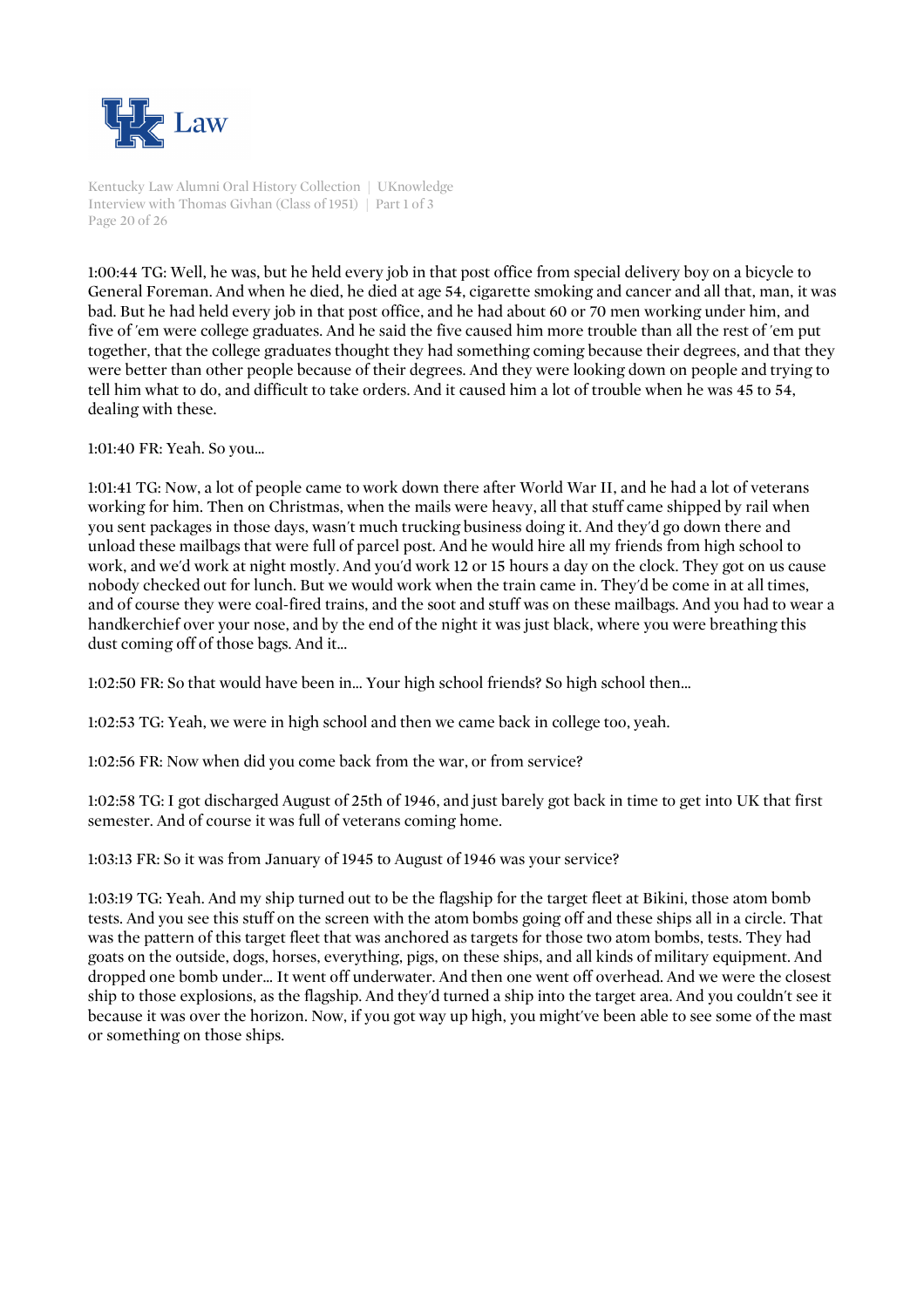

Kentucky Law Alumni Oral History Collection | UKnowledge Interview with Thomas Givhan (Class of 1951) | Part 1 of 3 Page 21 of 26

1:04:27 TG: But the marine detachment, they had us come out and get on that deck in formation. And we were at ease and then they gonna... Ready for countdown. And so they made us sit down, turn our backs on the target, cover our eyes, and they had this countdown, ten, nine, eight, and doing that. And when he got down, zero's all clear. Well, we jumped up to look. Well, then you could hear the... Then you heard it. It took that sound a little while to come, it was ten miles or whatever it was. And then you see that plume coming up out of there, that mushroom. And when they were lining up, I looked up, and these officers are up on the bridge, well, they all started to get ready for this thing, and all at once the bridge is cleared. And all this armor that comes down over the windows, when you're in a fight, they cover all the windows and everything, they let all that down. And here's these officers going in this covered thing, and here we are out on the deck. And I'm saying, "What's going on here?" [chuckle] But it all worked out. Some of those guys on that ship... The ship became radioactive. That happened in July and August, those...

1:05:57 FR: What was the name of the ship again?

1:06:00 TG: USS Fall River.

1:06:00 FR: Fall River.

1:06:01 TG: CA...

1:06:02 FR: Which I guess was out of Fall River, Massachusetts? Yeah.

1:06:04 TG: Yeah. CA 131. The bow of that ship is up there now in that park, or that ship museum area. The Marines were battle stationed, some of 'em, on twin 20-millimeter anti-aircraft cannons, we had two of 'em right there on the bow. But they didn't get them, they cut the bow too short. But right 10 feet from where those anchors are was these two pods where these marines were, but my station was a midship. 'Cause I was a gunner on a twin 20-millimeter cannon. The Marines manned the 20-millimeters as their battle stations. On the ship, on I went ashore, I had a... Carried a BAR, Browning Automatic Rifle.

1:06:56 FR: So, when you were in this sort of this target grouping that kind of watched the atomic tests, or were in charge of the atomic tests...

1:07:06 TG: Yeah, we were the flagship.

1:07:08 FR: You were the flagship of the atomic test group.

1:07:09 TG: The admiral that was on our ship that was in charge of it.

1:07:14 FR: And so then, when the bombs were actually dropped, were you all the closest US ships at that time?

1:07:22 TG: Yeah.

1:07:23 FR: Yeah. So, how close to Japan were you all?

1:07:29 TG: Well, I don't know. We were on the Bikini Atoll.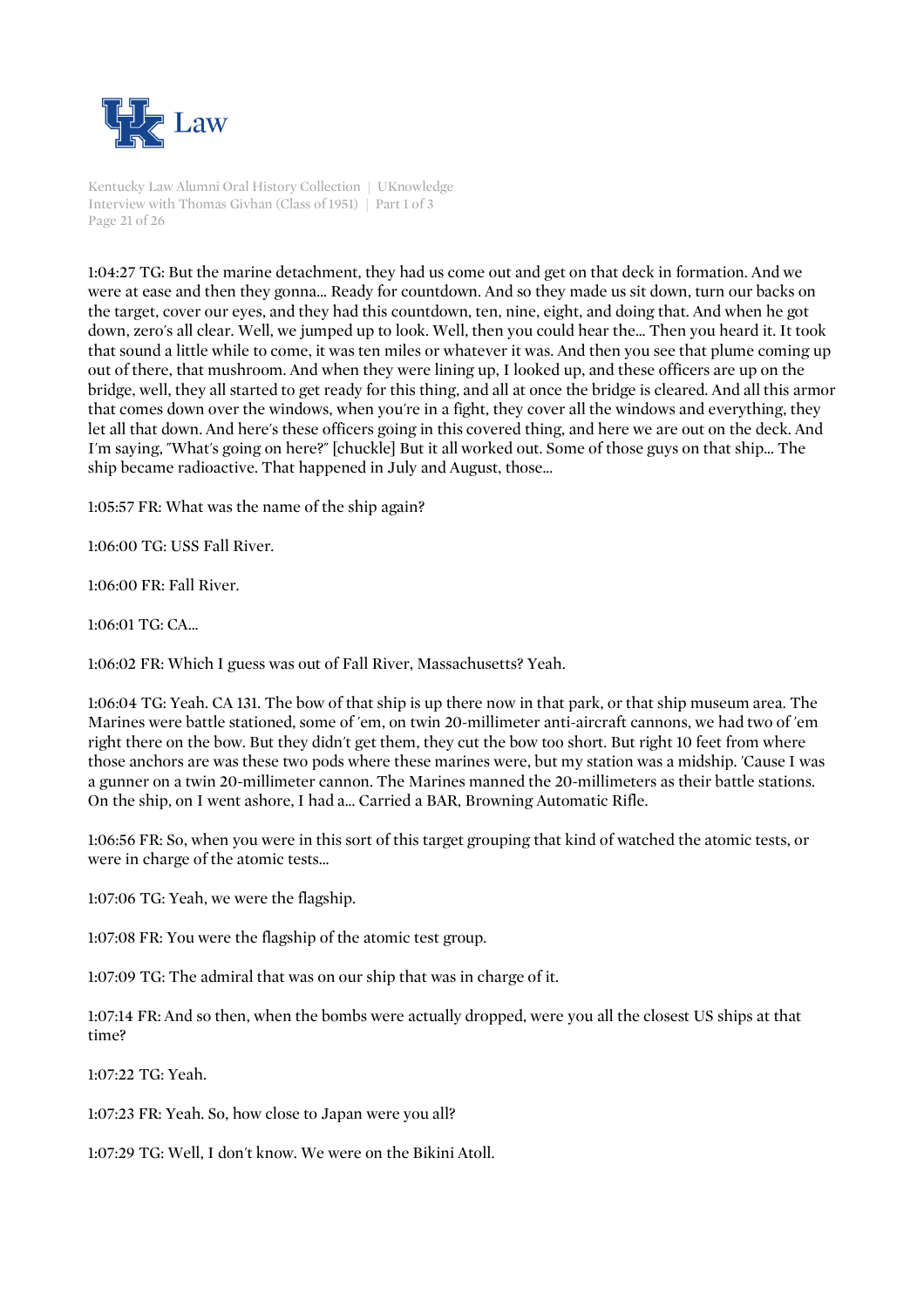

Kentucky Law Alumni Oral History Collection | UKnowledge Interview with Thomas Givhan (Class of 1951) | Part 1 of 3 Page 22 of 26

# 1:07:32 FR: Bikini... That's... Yes, the atoll. Yeah, yeah. Alright.

1:07:38 TG: You know, we went ashore...

1:07:40 FR: Now when you. Wait, did you all... Was your ship engaged in naval battles while you were in the service?

1:07:44 TG: No.

1:07:44 FR: No.

1:07:46 TG: No.

1:07:48 FR: Well that's...

1:07:49 TG: Really lucky.

1:07:50 FR: Fortunate. Yeah, you were just saying earlier that you sort of have ridden luck for a long time.

1:08:04 TG: Well, I think I got more good out of that than they got out of me. When I got off that bus and gave that sergeant those papers, and he got all over me, we went to a warehouse. Cussin' us and everything, getting over there, and they issue a sea bag, and in it's some clothes. And everything they gave you, they'd hit you in the belly with it. Boom! Not that way but just, boom. Just a rough touch. And you put that all in this sea bag. Well, some of these guys, they really weren't very strong. It turned out there was about 54 or 60 or something altogether. Said, "Now we're gonna go to our barracks. Follow me." And this guy starts off at a dead run. Well, I just took that sea bag and threw it over my shoulder and I'm right behind him. He says, "Follow me and keep up." That's what he said. Well, I was right there on his heels. And 'bout halfway across... This was a huge parade ground. 'Bout halfway across, I looked back and my God, these guys were straggling everywhere. Some of them dragging the sea bags trying to get across there. Well, I was right on his butt because I was in such good shape from that football at UK. And he couldn't outrun me in distance, he probably could've outrun me in speed, I wasn't that fast, but stamina, I'm right on his case.

1:10:00 TG: So, when he gets over there, turns around, right there I am, there's nobody within 150 yards of us. Well, that ticked him off and it marked me. And so later on, just a few days, it's the... We were falling out and he said, "Anybody here had any military training? How 'bout ROTC?" And I put my hand up. "Oh, an educated eight-ball. You're just what we need. Now, come up here, I'm gonna show you where you are." So they put me on the corner of the Second Platoon. They lined you up by height, kinda. And he said, "Now, you're to keep two paces behind this platoon. Wherever we march, whatever we do, we're counting off of you and you better be two paces. And I'm gonna be watching it and it's gonna be your ass if you're two paces are one inch off." So, it was my job to keep up, but not ahead, just right there. And boy, every day they found that I wasn't doing it and I was right there on that corner, easy to get to. These other guys on the left and in the back, they didn't get anything. They weren't there in the front, no, damn, they dumped that on me all the time. But it turned out, I think that might've been good. I had to learn to take that pressure and keep your mouth shut.

1:11:41 FR: Yeah.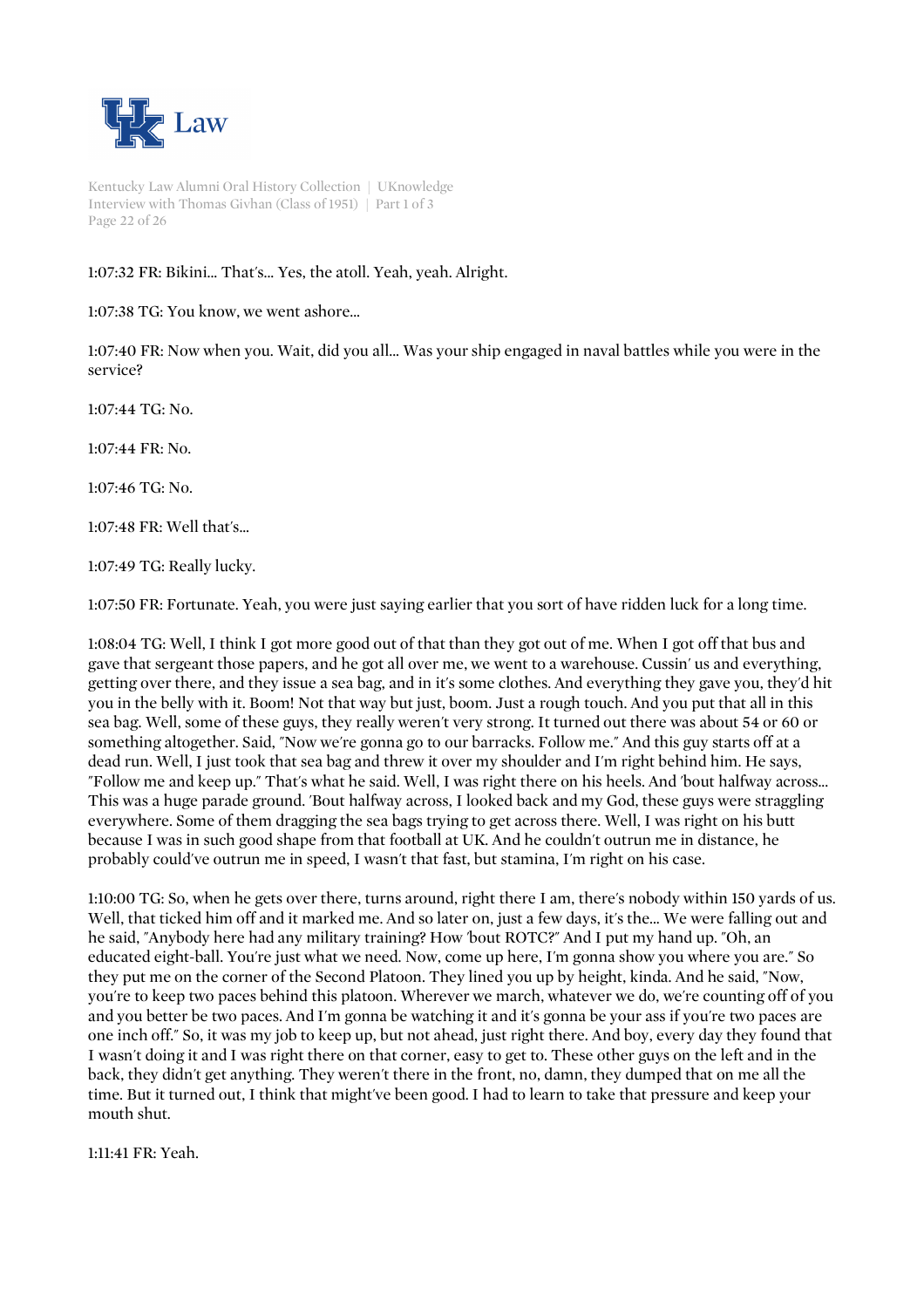

Kentucky Law Alumni Oral History Collection | UKnowledge Interview with Thomas Givhan (Class of 1951) | Part 1 of 3 Page 23 of 26

1:11:44 TG: But that training was pretty good. They had a 55-gallon hot water heater for us to take a shower with in January. And about three guys got a hot shower, maybe three got lukewarm, and the rest of us got the ice cold.

1:12:06 FR: Yeah.

1:12:06 TG: And I got this bronchitis or something. I used to get lung congestion with... And cough up phlegm, green stuff. And they didn't have penicillin and stuff at that time.

1:12:21 FR: Yeah, so it was like you were infected or had... Yeah.

1:12:23 TG: And I spent three days with a real sore throat in their hospital and almost got thrown into another platoon 'cause I was losing it, and you don't want to do that if you can keep from it. But I got through all that. My grandmother came down there to visit me. She had a daughter in Florida, and so she gets on a Greyhound bus. She must have been sixty. She gets on a Greyhound bus by herself with a bag in her hand going down to Florida. Well, she detours over to Parris Island. That bus comes up there, I think Amnesty or something is this little town there at the gate, and so she's starting to get off and the driver, she said he's... The bus driver said, "Madam, you can't get off here." She says "Oh, I come to see my grandson. Sonny Givhan, he's from up at Lexington, he's down here gonna be a Marine!" And he says, "But that's a marine base, Madam. You can't get in there!" "Oh, but my grandson's in there" "Well, they won't let you in." "Well, I'm gonna see." He said, "Well, the next bus comes back in about five hours and you haven't got a very good place to be. I just thought I'd tell you." And she said, "Oh, I'll be alright." So she goes over there... And it's what they're telling me later, I wasn't there. But she goes over and it starts off with this guard. "You can't come in here." "Oh, my grandson, Sonny Givhan, he's from Lexington, he's down here gonna be a Marine."

1:14:02 TG: She said, "I come down here to see!" "Well, you can't get in here." "Well, I gotta get in here, I'm here to see my grandson." They call the corporal of the guard, same thing. Sergeant of the guard, same thing. Finally they get a major down there, and so finally he puts her in a jeep and brings her in there to a bench at a bus stop near a PX. I'm out in a bivouac under pup tents. Somebody comes over there, snarls, "Sir, this is Givhan." Or Given or something, they didn't call it right. And they, "Come with me." And I said, "Well, where are we going?" He says, "By God, I said, 'Come with me.' You'll find out when you get there." So I got in the jeep and went over there and there's Granny sitting on a damn bench at the PX. "Well, hello, sonny boy!" And so we sat down there and talked about a half hour. And she said, "I'd like an ice cream." Said, "How about going and getting us an ice cream cone? Here's a dime." I think it was a nickel a piece or something. So I took the dime and went up there and got two ice creams and when I came back she was gone. She got on a bus 'cause she didn't want to say goodbye to me. I just... What's that got to do with UK, nothing. I was just... It's...

1:15:29 FR: But I... No, it doesn't. Yeah. She just couldn't say goodbye to her grandson, yeah...

1:15:34 TG: No. Of course that war was raging then in the Pacific. My mother and father went to the Kentucky Theater in Lexington in February of 1945. Iwo Jima, by marine assault had occurred. That Pathé News had photographs of stuff. And they were at that invasion and taking pictures of these marines in the surf that were dead, and the surf was rolling their bodies up on the beach, and that water went out and it rolled them. And she saw that and my dad said she jumped up in that theater and squalled, "My baby, my baby!" And he had to pick her up kicking and carried her out of that theater back to the car. She was really shocked by that. That's just some of the civilian side to all that stuff. During that Depression...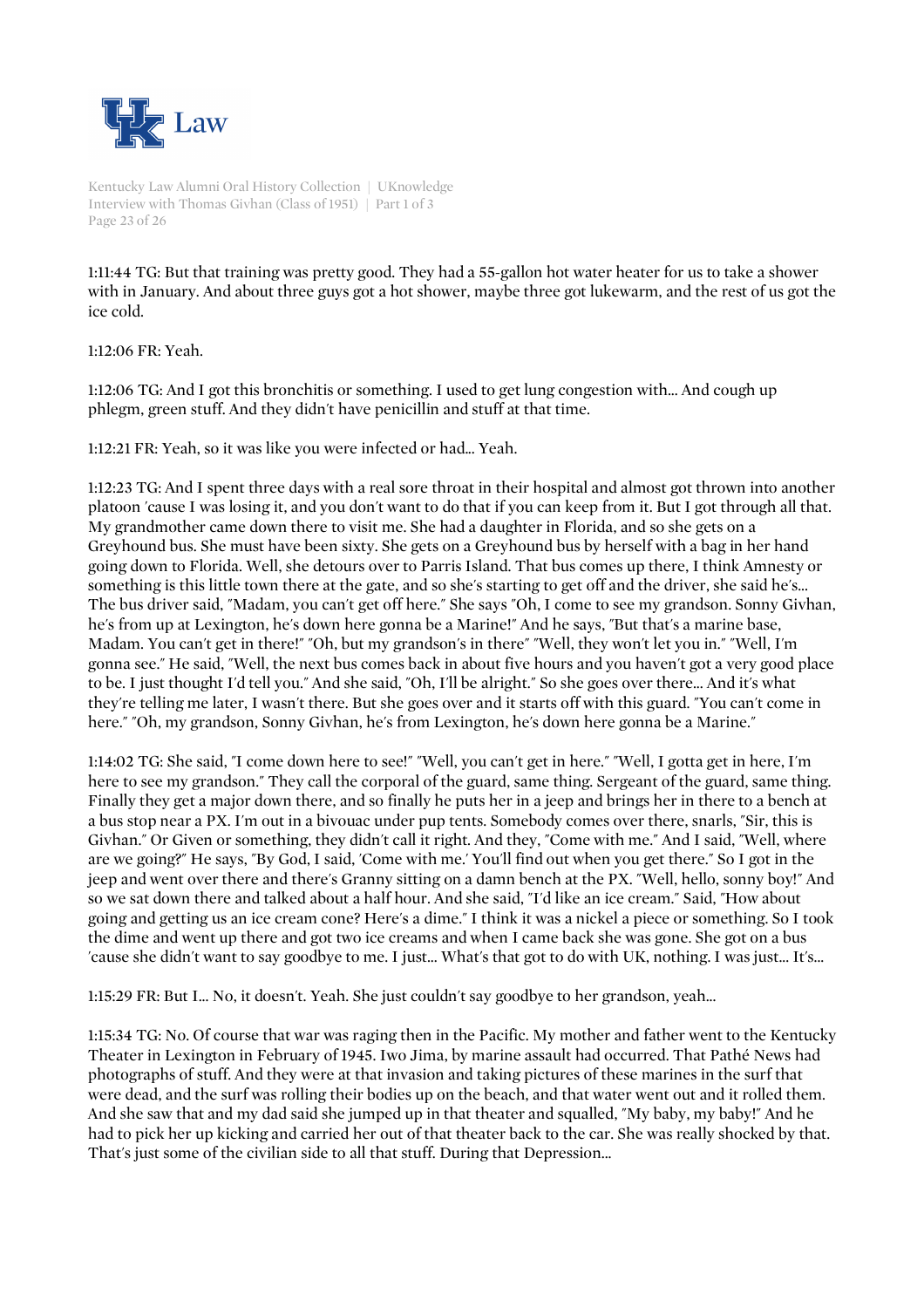

Kentucky Law Alumni Oral History Collection | UKnowledge Interview with Thomas Givhan (Class of 1951) | Part 1 of 3 Page 24 of 26

# 1:16:43 FR: When the war started, you were in high school, right? Or middle...

## 1:16:47 TG: No. No. I was early on maybe in junior high school.

1:16:52 FR: Junior high school.

1:16:54 TG: My father and I had been rabbit hunting, Sunday, December the 7th, down Tates Creek Pike, at Clays... That's not Clays Ferry, it's... But they didn't have a bridge down there. Now I guess they still don't have one, I don't know. But we were down there on this side of the river, hunting. Colder than blue blazes. We got in this old... He had this '37 Dodge...

### 1:17:19 FR: Yeah.

1:17:20 TG: We got in that and were coming home when we turned the radio on and that's when we found out Pearl Harbor. And of course he never even thought that I would be in it. And he was in his late 30s or... I guess a little bit too old. He had to register for the draft but he was married with a child, and he was in a classification that they didn't take him yet. And he missed World War II just a little bit. He was born in 1901 and so that war got over before he was ready to get in it.

1:18:06 FR: And so he missed World War I. And then he was a little too old for World War II.

1:18:12 TG: But he said to me when in 1931, Roosevelt was running against Hoover, I think, for president. And this Depression was really bringing down. And he had this job. He got paid every week. We had a car, had a ice... Didn't have a fridge, had a ice box. We had a ice box, we didn't have a refrigerator yet. And he said, "I wanna show you something and I don't want you to forget it." And he took me down on Short Street where the jail, the old jail in Lexington was. And that building had a vestibule that was open. It had a circular arch, and it was open and a door to the inside door to the jail was about 15 or 20 feet inside this vestibule. And they'd set up a soup kitchen. Inside... It was kinda drizzling and wet and cold, and they set this soup kitchen up. And they were serving a cup of coffee, and bean soup, and cornbread. And there was a line of guys, I didn't see a woman in it, that went from that jail two blocks down into Belle Breezing territory and turned left. I don't know how far it was to the left. And there was not a smile on that face. It was the most depressed. Their body language was total depression and hopelessness. And they were smoking these roll-your-own cigarettes. And some of 'em had on these caps, not that baseball caps, but those old caps.

#### 1:20:01 FR: Yeah.

1:20:01 TG: Some of 'em had on hombergs and good suits that were threadbare all of... Heels run down. Some of 'em in overalls. But all the clothes was all wore out. They were wore out. But not a woman in it. And so, he told me that he had never seen the times like that in this country. And he didn't know what was gonna happen. But that we were gonna be... He said, " We, we're gonna be for Roosevelt. Because we think he's for the working man. And Hoover has not been favorable to the working class. So we're gonna be for Roosevelt and hope he wins. But don't you forget this." Well, I never did forget it. And Roosevelt won. And so I watched that thing develop from a time when he started putting the NRA and the CCC and trying to pack the Supreme Court. All that was going on while I was growing up. Little, but I was kinda growing up. And my father kinda followed that stuff. And then this war started in '39. And I was born in '26.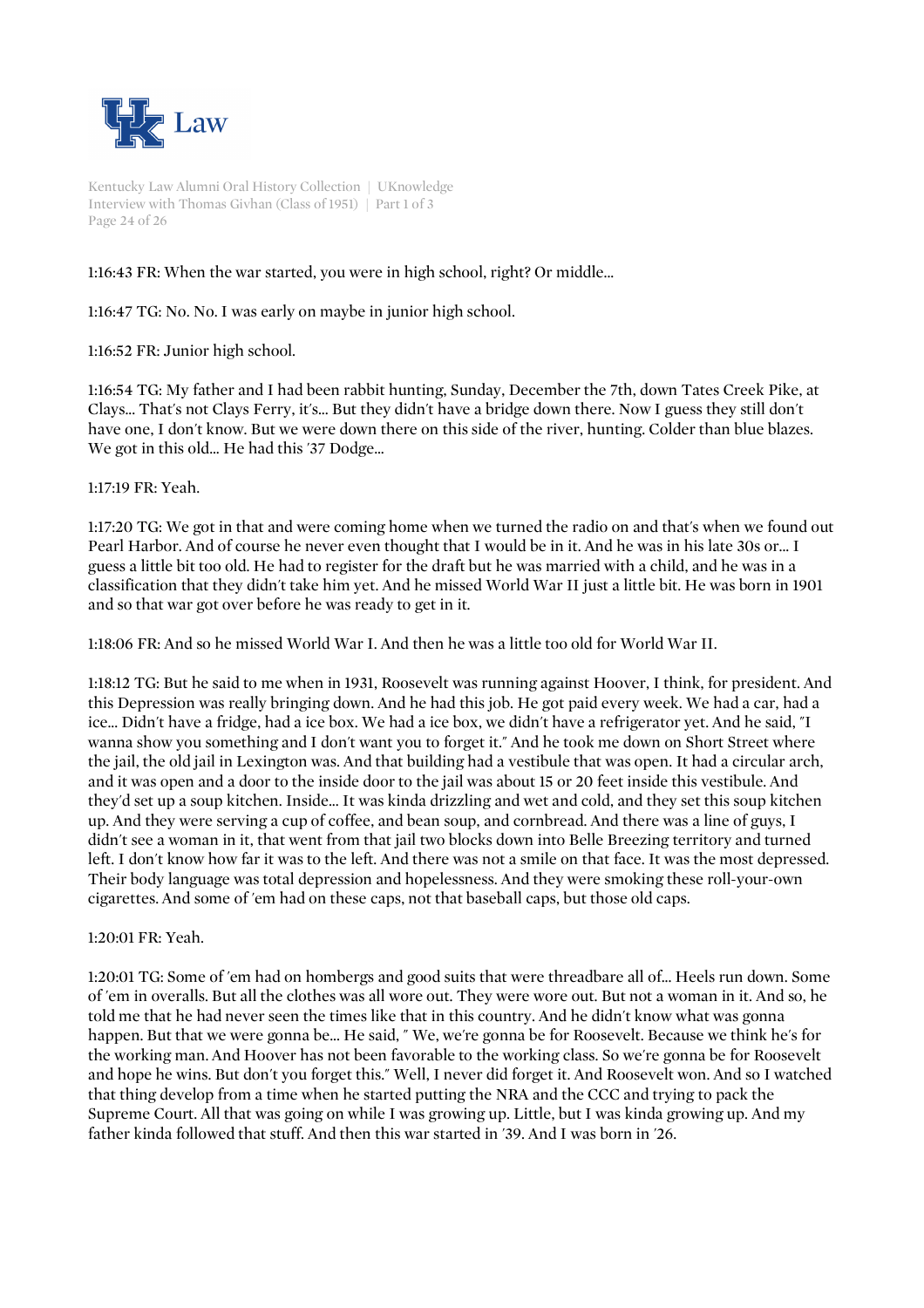

Kentucky Law Alumni Oral History Collection | UKnowledge Interview with Thomas Givhan (Class of 1951) | Part 1 of 3 Page 25 of 26

1:21:32 TG: So I don't know, I guess I was in junior high school that's what I can remember 'bout these Germans dive-bombing Poland, and these Russians... All at once, Germany turning on Russia, knife in the back deal. But still, never thought that I'd be in it. And then we got along there. But most people wanted in it. They wanted it. The country was really unified. They knew that really our back was to the wall if they ever got over here and took it over. But when I look at it now, I didn't realize how small Europe is. My gosh, you get over there and you could go from Holland to Germany. And all that fighting was slowing it down. But my gosh, in a day's time you could drive all over that place. They get over here, think they gonna take his country. How many men is it gonna take to occupy this country? You couldn't do it unless you had a bunch of Quislings. I saw this thing on the television here last week where these Japanese were sending these bombs with balloons.

1:22:54 FR: Saw that too.

1:22:55 TG: Did you see that?

1:22:56 FR: Well, I didn't see the television, I heard a radio report about it. About how one of 'em actually landed in Washington state. It hurt some school children.

1:23:09 TG: It killed 'em.

1:23:09 FR: Yeah. Killed 'em. Yeah. But the geography of the United States allows us certain geopolitical advantages such as really impossible to invade pretty much.

1:23:25 TG: After I was... This group that I grew up with, there were five guys, two of 'em are dead now, and their wives, our wives, and we, they get, set up a place, and every year we go have a long weekend. Every year. And we went to Pikes Peak one time. And I got on that train, that little... That train is leveled but it went it with a gear on it or a cable or something. It was too steep for the wheels to turn. It had... Pulled it up. Got up on top of Pikes Peak and found out that that song was... "America the Beautiful," that was written by a schoolteacher, the words. And she had been up on Pikes Peak and seen that view and she wrote those words. I don't know if it was put to a song already written or somebody wrote the music to that later. But I went out on that open space up there and, boy, it was cold. That wind was blowing and it was ice and snow and stuff around there but it was really cold. The sun was out, bright, and I looked out over that area that they were looking when she wrote that song, and thought about that waving grain and all that, and that's the most patriotic-inducing thing that you could do. That really got to me.

1:25:08 FR: Yeah. Well, do you want to take a break for a minute? I would like to use the gentleman's room.

1:25:13 TG: Oh, we can't have... I don't have time.

[laughter]

1:25:16 FR: Then I'm gonna clear our plates and then maybe we can move to the library. Does that...

1:25:19 TG: Well, you want your ice cream?

1:25:21 FR: Well, if you're having some I'll have a little cup.